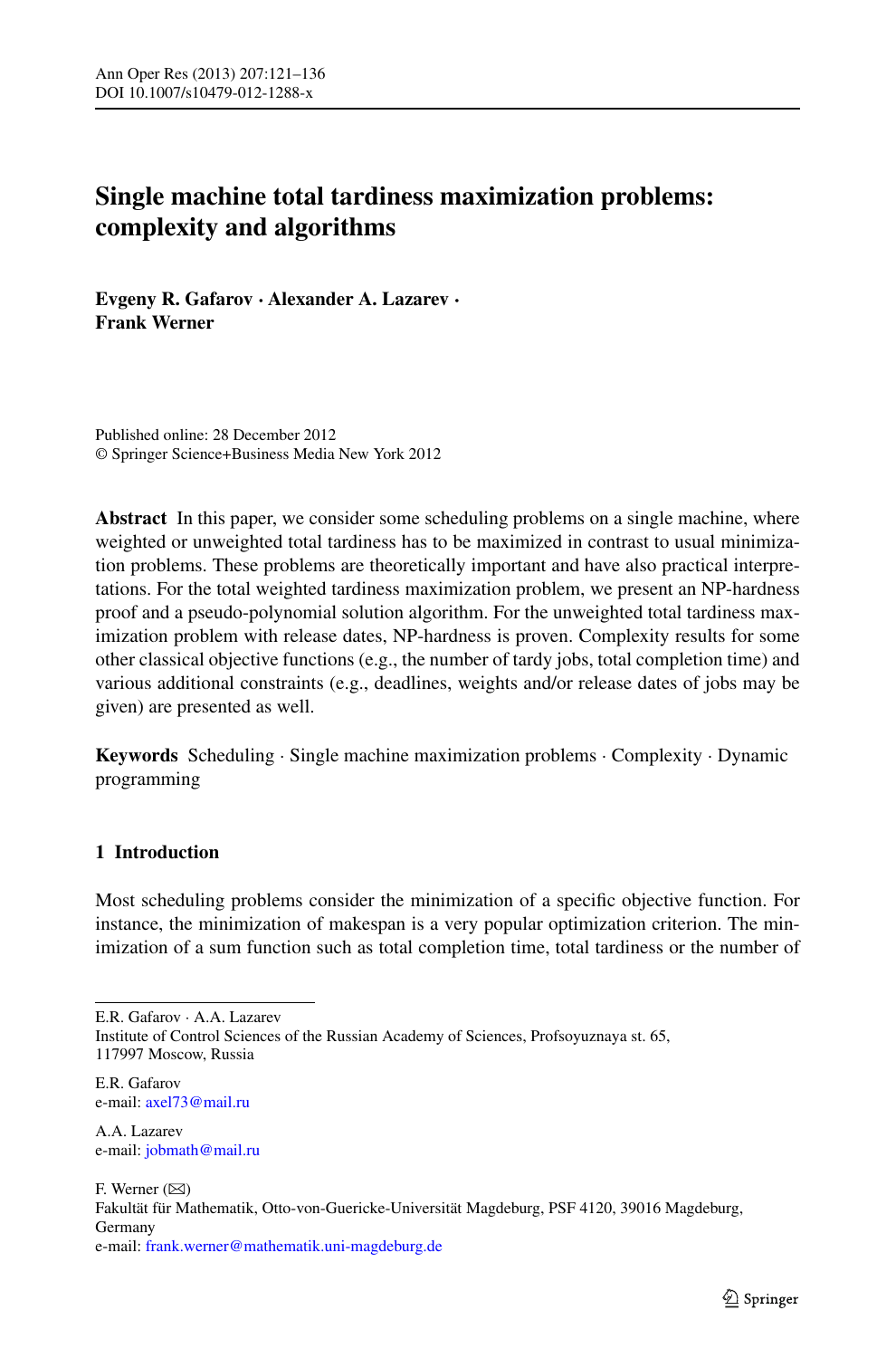tardy jobs are other typical optimization criteria. In this paper, we consider single machine problems with an *opposite* criterion, namely we consider the maximization of total tardiness, the maximization of the number of tardy jobs and the maximization of total completion time.

The problems under consideration can be formulated as follows. We are given a set  $N = \{1, 2, \ldots, n\}$  of *n* independent jobs that must be processed on a single machine. Job preemption is not allowed. The machine can handle only one job at a time. For each job *j* ∈ *N*, a processing time  $p_j$  > 0, a due date  $d_j$  ≥ 0, a weight  $w_j$  ≥ 0, a release date  $r_j$  ≥ 0 (i.e., the earliest possible starting time) and/or a deadline  $D_i > 0$  (i.e., the latest possible completion time) can be given.

Each feasible schedule starts at time 0 and does not have any idle time between the processing of the jobs (note that the maximization problem considered in this paper would be trivial when allowing arbitrarily inserted idle times, since the maximal objective function value can become arbitrarily large in this case). In particular, if release dates are given, it is assumed that, without loss of generality, the smallest release date is equal to 0 and that there exists a feasible schedule. Thus, a feasible solution is described by a permutation  $\pi = (j_1, j_2, \ldots, j_n)$  of the jobs of the set *N* from which the corresponding schedule can be uniquely determined by starting each job as early as possible. Let  $S_{jk}(\pi) = \sum_{l=1}^{k} p_{j_l}$  be the starting time of job  $j_k$  in the schedule resulting from the sequence  $\pi$  if release dates are not defined. Moreover, let  $C_{jk}(\pi) = S_{jk}(\pi) + p_{jk}$  be the completion time of job  $j_k$  in this schedule. If release dates are given, then  $S_{jk}(\pi) = \max\{r_{jk}, C_{jk-1}(\pi)\}\$ . If  $C_j(\pi) > d_j$ , then job *j* is tardy and we have  $U_i(\pi) = 1$ , otherwise  $U_i(\pi) = 0$ . If  $C_i(\pi) \le d_i$ , then job *j* is on-time. Moreover, let  $T_i(\pi) = \max\{0, C_i(\pi) - d_i\}$  be the tardiness and  $E_i(\pi) =$  $max{0, d_j - C_j(\pi)}$  be the earliness of job *j* according to the sequence  $\pi$ . We denote by  $C_{\text{max}} = C_{j_n}(\pi)$  the makespan associated with the sequence  $\pi$  and by  $L_j(\pi) = C_j(\pi) - d_j$ the lateness of job *j* according to  $\pi$ .

For the single machine problem of maximizing the weighted total tardiness, the objective is to find an optimal sequence  $\pi^*$  that maximizes the total weighted tardiness, i.e.,  $F(\pi) = \sum_{j=1}^{n} w_j T_j(\pi)$ . We denote this problem by  $1(no$ -*idle*)||max $\sum w_j T_j$  ('*no*-*idle*' means that there is no machine idle time in a feasible schedule (Aloulou et al. [2007\)](#page-15-0)) according to the traditional three-field notation  $\alpha/\beta/\gamma$  for scheduling problems proposed by Graham et al. [\(1979](#page-15-1)) and adapted by Aloulou et al. [\(2007](#page-15-0)), where  $\alpha$  describes the machine environment,  $\beta$  gives the job characteristics and further constraints and  $\gamma$  describes the objective function. For the single machine total tardiness maximization problem subject to given release dates the objective is to maximize  $F(\pi) = \sum_{j=1}^{n} T_j(\pi)$ , and the notation is  $1(no$ -*idle*)| $r_j$ | max  $\sum T_j$ . The problems with deadlines or release dates to maximize total weighted completion time or the number of tardy jobs considered in this paper are denoted by  $1(no\text{-}idle)|r_j|\max\sum w_jC_j$ ,  $1(no\text{-}idle)|D_j|\max\sum w_jC_j$  and  $1(no\text{-}idle)|D_j|\max\sum U_j$ .

On the one side, the investigation of problems with an *opposite* optimization criterion itself is an important theoretical task (Aloulou et al. [2007\)](#page-15-0). Algorithms for such maximization problems can be used to compute parts of optimal schedules for the original problems, or to cut bad sub-problems in the branching tree of branch-and-bound algorithms (Gafarov et al. [2010a](#page-15-2), [2012\)](#page-15-3). In Aloulou and Artigues [\(2010](#page-15-4)), maximization problems were used for solving bi-criteria problems using branch and bound algorithms. On the other side, such problems separately have practical interpretations (for the problem  $1(no$ *-idle*)||max $\sum T_j$ , they have been discussed e.g. in Aloulou et al. [2007,](#page-15-0) Gafarov et al. [2012\)](#page-15-3) and applications.

Next, we mention some related results from the literature. Both the problems  $1(no$ -*idle*)||max $\sum E_j$  and  $1(no$ -*idle*)||max $\sum T_j$  were considered by Lawler and Moore ([1969\)](#page-15-5), where a pseudo-polynomial algorithm with time complexity  $O(nd_{\text{max}})$  was presented for the problem  $1(no$ *-idle*)||max  $\sum w_j T_j$ , where  $d_{\text{max}}$  is the maximal due date. In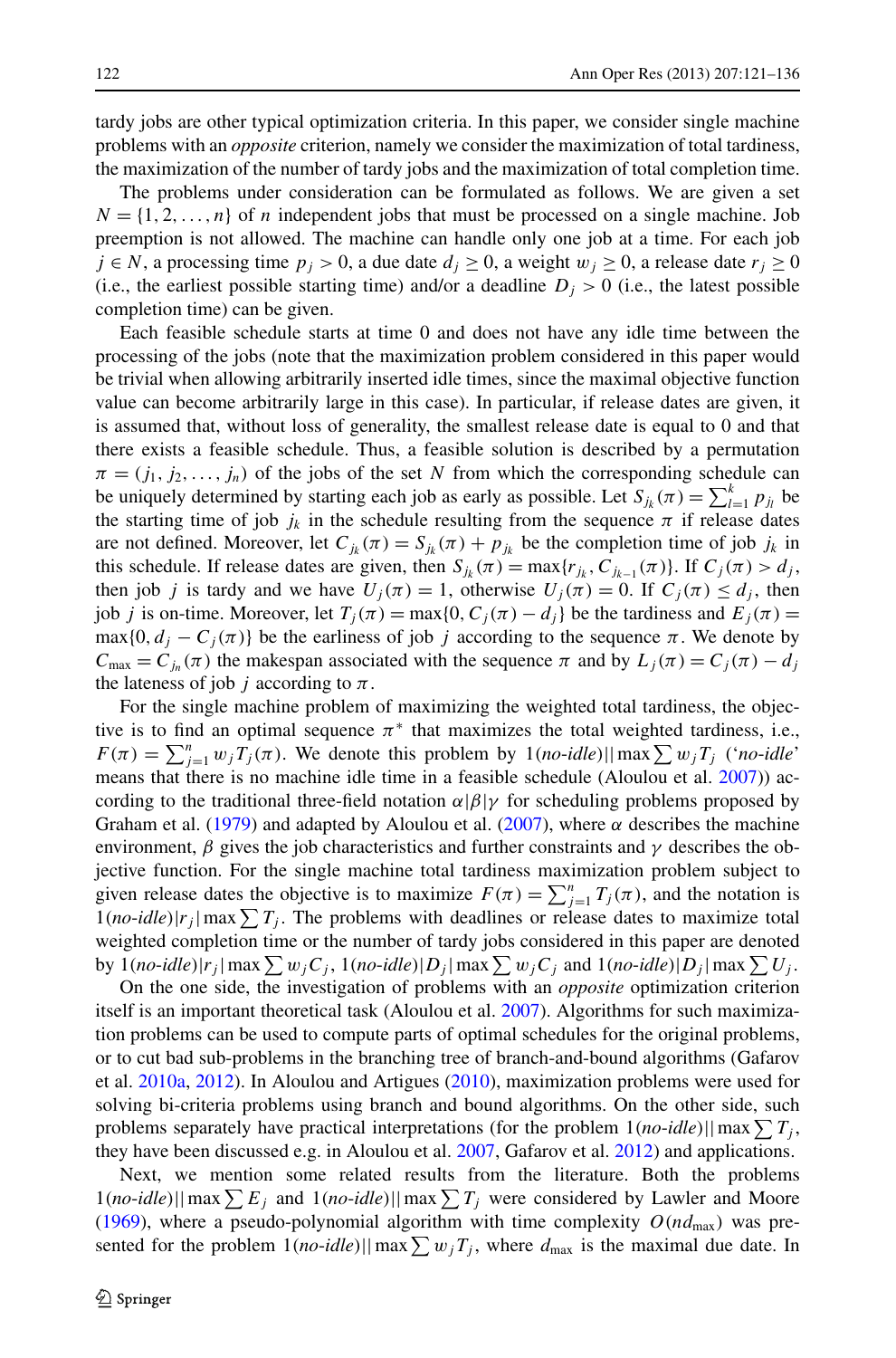Aloulou et al. ([2007](#page-15-0)), Gafarov et al. [\(2010a](#page-15-2), [2010b](#page-15-6)), the complexity of single machine scheduling problems with classical objective functions and opposite optimization criteria has been investigated.

Other models with semi-active and non-delay schedules have been considered in Aloulou et al. ([2004,](#page-15-7) [2007](#page-15-0)). In a semi-active schedule, a job cannot be started earlier without changing the job sequence or violating the feasibility. Such problems are denoted as  $1(sa)||\gamma$ . A schedule is called non-delay if the machine does not stand idle at any time when there is a job available for processing at this time (Baker [1974\)](#page-15-8). Such problems are denoted as 1*(nd)*||*γ* . If no release dates are given, then both the problems 1*(no*-*idle)*||max *f* and 1*(nd)*||max *f* are equivalent. To show the difference between the two types of schedules, let us consider an instance with two jobs 1 and 2 and  $r_1 = 0$ ,  $r_2 = 5$ ,  $p_1 = 4$ ,  $p_2 = 2$ . For the job sequence  $\pi = (1, 2)$ , we have  $C_1 = 4 < 5 = S_2$  in a non-delay schedule. So, for this instance, there does not exist a no-idle schedule. However, such an instance can be reduced in  $O(n \log n)$  time to an instance for which there is a feasible no-idle schedule in the following way. Renumber the jobs according to the order  $r_1 \le r_2 \le \cdots \le r_n$ . If for a job sequence  $\pi = (1, 2, \ldots, n)$ , we have  $C_k < r_{k+1}$  in the corresponding non-delay schedule, then we can modify the release dates as follows:  $r'_i = r_i - (r_{k+1} - C_k)$ ,  $i = k+1, ..., n$ . So, an *nd* problem can be easily reduced to a *no*-*idle* one in polynomial time.

It is known (Aloulou et al. [2007](#page-15-0)) that solving a problem in polynomial time when restricting the search to non-delay schedules allows one to solve the same problem in polynomial time when considering semi-active schedules (by solving at most  $O(n)$  non-delay versions of the problem). The same remark holds for the NP-hardness of a problem (Aloulou et al. [2007\)](#page-15-0). From Aloulou et al. ([2004\)](#page-15-7) it is known that for the problem  $1(sa)|r_j|$  max *f*, there exists an optimal schedule in which the jobs are processed from some release date *ri* without idle times, i.e., for each possible *ri* (which is the starting time of the first job in the schedule), we have to solve a problem 1*(no*-*idle)*||max *f* . Thus, if one can solve the *no*-*idle* version of a problem, this allows one to solve the corresponding problems extending the search to semi-active or non-delay schedules.

<span id="page-2-0"></span>The rest of this paper is organized as follows. In Sect. [2](#page-2-0), we present several complexity results and solution algorithms for single machine problems with total tardiness objective function. In particular, we prove NP-hardness of the problems  $1(no$ - $idle)$ | $r_j$ |max $\sum T_j$ and  $1(no$ -*idle*)||max $\sum w_jT_j$ . As a consequence, the non-delay and semi-active versions of these problems are NP-hard as well (Aloulou et al. [2007\)](#page-15-0). In Sect. [3](#page-13-0), some single machine scheduling problems with deadlines are considered.

#### **2 Single machine problems with total tardiness objective function**

In this section, we present some complexity results and solution algorithms for single machine maximization problems with total tardiness objective function. First, we propose NP-hardness proofs for the problems  $1(no$ - $idle) | r_j | \max \sum T_j$  and  $1(no$ - $idle) | | \max \sum w_j T_j$ . Then an exact algorithm for the problem  $1(no$ -*idle*)||max $\sum w_j T_j$  is presented. This algorithm is a generalization of the algorithm for the problem  $1(no$ -*idle*)||max $\sum T_j$  given in Gafarov et al. ([2012\)](#page-15-3).

2.1 NP-hardness proof for the problem  $1(no$ -*idle*)| $r_j$ | max  $\sum T_j$ 

In this section, we give a polynomial reduction from the partition problem to a special instance of the problem  $1(no$ -*idle*)| $r_j$ | max  $\sum T_j$ .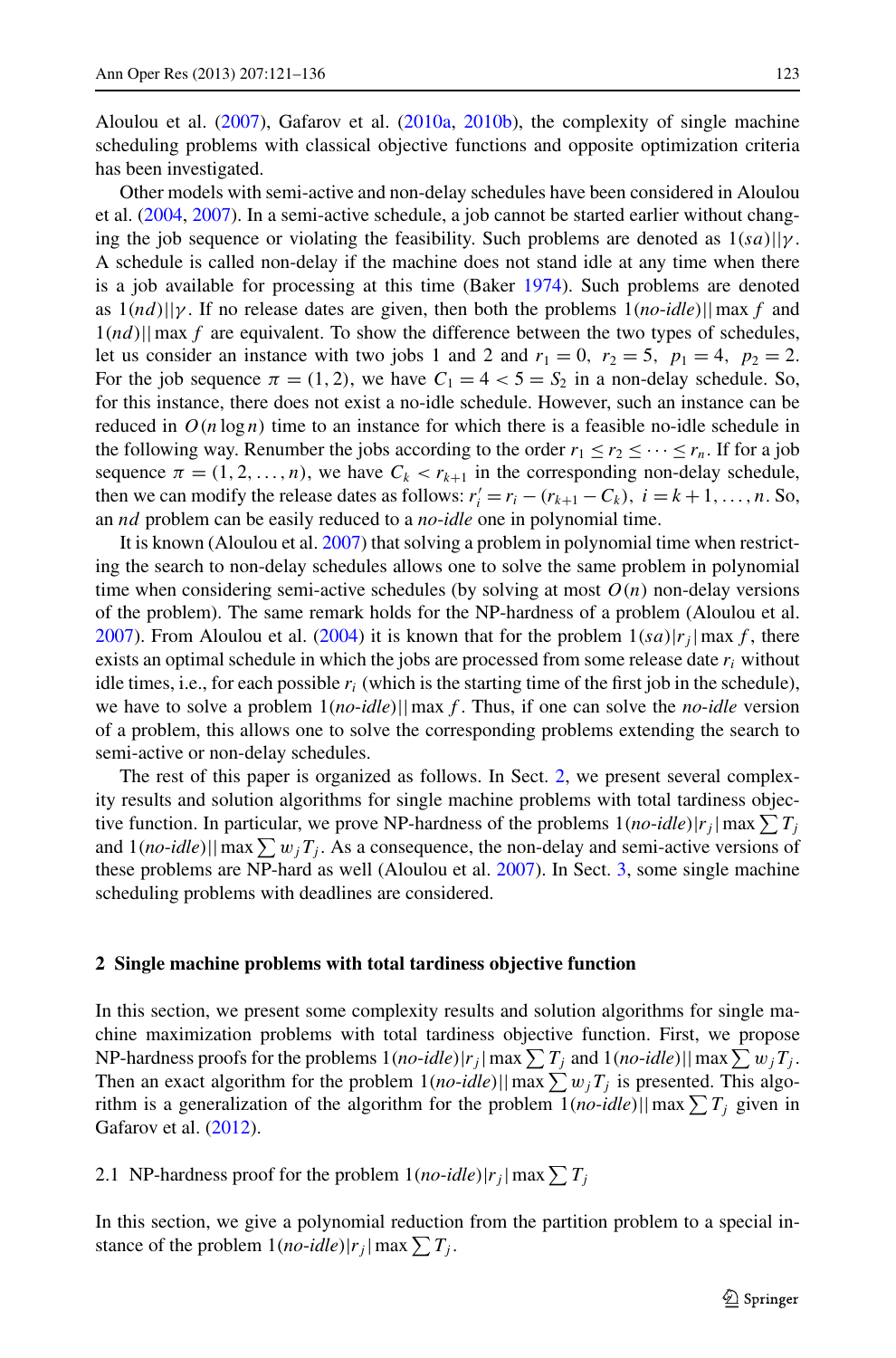**Partition problem** Given is a set  $\overline{N} = \{b_1, b_2, \ldots, b_{\overline{n}}\}$  of numbers  $b_1 \geq b_2 \geq \cdots \geq b_{\overline{n}} > 0$ with  $b_i \in Z_+$ ,  $i = 1, 2, ..., \bar{n}$ . Is there a subset  $N' \subset \bar{N}$  such that  $\sum_{j \in N'} b_j = A =$  $\frac{1}{2}\sum_{i=1}^{\bar{n}}b_i$ ?

In this special instance we have  $n = 2\bar{n} + 1$  jobs. We renumber the jobs of the set  $N =$  $\{0, 1, 2, \ldots, 2\bar{n}\},\$ as

<span id="page-3-3"></span>
$$
V_0, V_1, V_2, V_3, V_4, \ldots, V_{2i-1}, V_{2i}, \ldots, V_{2\bar{n}-1}, V_{2\bar{n}}.
$$

Without loss of generality, assume that  $A > 10$  and  $\bar{n} > 4$ . Denote

⎪⎪⎪⎪⎪⎪⎪⎪⎪⎪⎪⎪⎪⎪⎪⎪⎪⎪⎪⎪⎩

<span id="page-3-0"></span>
$$
b = 2A\overline{n}^4
$$
,  $M = \overline{n}^3b$ ,  $\varepsilon_1 = \frac{2}{3\overline{n}}$  and  $\varepsilon_2 = \frac{1}{2 \max_{i \in \overline{N}} b_i}$ .

Given an instance of the partition problem, we construct the following instance of the prob $l$ em  $1(no$ -*idle*)| $r_j$ | max $\sum T_j$ :

$$
\int p_0 = 4M,\tag{1.1}
$$

<span id="page-3-4"></span>
$$
p_{2i} = 2M - ib, \quad i = 1, 2, \dots, \bar{n}, \tag{1.2}
$$

$$
p_{2i} = 2M - ib, \quad i = 1, 2, ..., \bar{n},
$$
\n
$$
p_{2i-1} = 2M - ib + b_i, \quad i = 1, 2, ..., \bar{n},
$$
\n
$$
d_0 = \sum_{j=0}^{2\bar{n}} p_j,
$$
\n
$$
d_1 = (2\bar{n} + 1)M,
$$
\n
$$
(1.5)
$$
\n
$$
(1.5)
$$

<span id="page-3-1"></span>
$$
d_0 = \sum_{j=0}^{2\bar{n}} p_j,\tag{1.4}
$$

$$
d_{2\bar{n}} = (2\bar{n} + 1)M, \tag{1.5}
$$

$$
d_{2i} = d_{2i+2} - (i - 1 + \varepsilon_1)b, \quad i = \bar{n} - 1, \bar{n} - 2, \dots, 1,
$$
 (1.6)

$$
d_{2i-1} = d_{2i} - (i-1)b_i - \varepsilon_2 b_i, \quad i = \bar{n}, \bar{n} - 1, ..., 1,
$$
 (1.7)

$$
r_0 = 2\bar{n}M - \sum_{i=1}^{\bar{n}} (\bar{n} - i)b + A,\tag{1.8}
$$

$$
r_i = 0, \quad i = 1, 2, \dots, 2\bar{n}.
$$
 (1.9)

<span id="page-3-2"></span>For this instance, we have  $p_0 > p_1 > p_2 > \cdots > p_{2n}$  and  $d_1 < d_2 < \cdots < d_{2n}$ . The decision version of the problem is as follows: Does there exist a feasible schedule, in which total tardiness is not smaller than  $\bar{n} \sum_{i=0}^{2\bar{n}} p_i - \sum_{i=1}^{\bar{n}} (i-1)p_{2i} - \sum_{i=1}^{\bar{n}} d_{2i} + \varepsilon_2 \cdot \frac{1}{2} \sum_{i=1}^{\bar{n}} b_i$ . Next, we can present the following properties for the instance  $(1.1)$  $(1.1)$ – $(1.9)$  $(1.9)$ .

**Lemma 1** For the instance  $(1.1)$  $(1.1)$ – $(1.9)$  $(1.9)$ , there are exactly  $\bar{n}$  tardy jobs in any feasible sched*ules*.

*Proof* In a feasible schedule, there is no machine idle time. Since  $d_0 = \sum_{j=0}^{2\bar{n}} p_j$ , the job 0 is not tardy in any feasible schedule. Since  $d_1 > \sum_{j \in \hat{N}} p_j$  for all  $N \subset N \setminus \{V_0\}$  with  $|\hat{N}| = \bar{n}$ , there are no more than  $\bar{n}$  tordy jobs in any feasible schedule. Since  $d_1 \leq d_2 \leq \cdots \leq d_n$ there are no more than  $\bar{n}$  tardy jobs in any feasible schedule. Since  $d_1 < d_2 < \cdots < d_{2\bar{n}} =$  $(2\bar{n} + 1)M < (\bar{n} + 1)(2M - \bar{n}b) = (\bar{n} + 1)p_{2\bar{n}}$ , where  $p_{2\bar{n}}$  is the minimal processing time, we have at least  $\bar{n}$  tardy jobs in any no-idle schedule. Thus, the lemma is true.

Let  $(V_{\bar{n},1}, V_{\bar{n}-1,1}, \ldots, V_{i,1}, \ldots, V_{1,1}, V_0, V_{1,2}, \ldots, V_{i,2}, \ldots, V_{\bar{n}-1,2}, V_{\bar{n},2})$  be a *canonical sequence*, where  $\{V_{i,1}, V_{i,2}\} = \{V_{2i-1}, V_{2i}\}, i = 1, 2, ..., \bar{n}$ . We note that some canonical sequences are not feasible.

Let us consider two feasible job sequences  $\pi' = (\pi_1, j, V_0, \pi_2)$  and  $\pi'' = (\pi_1, V_0, j, \pi_2)$ . Since the job  $V_0$  is not tardy in all feasible schedules and the maximization of total tardiness is considered, inequality  $F(\pi') \leq F(\pi'')$  holds. Thus, to find an optimal schedule, we only need to consider schedules, where job  $V_0$  is scheduled as early as possible, i.e., in an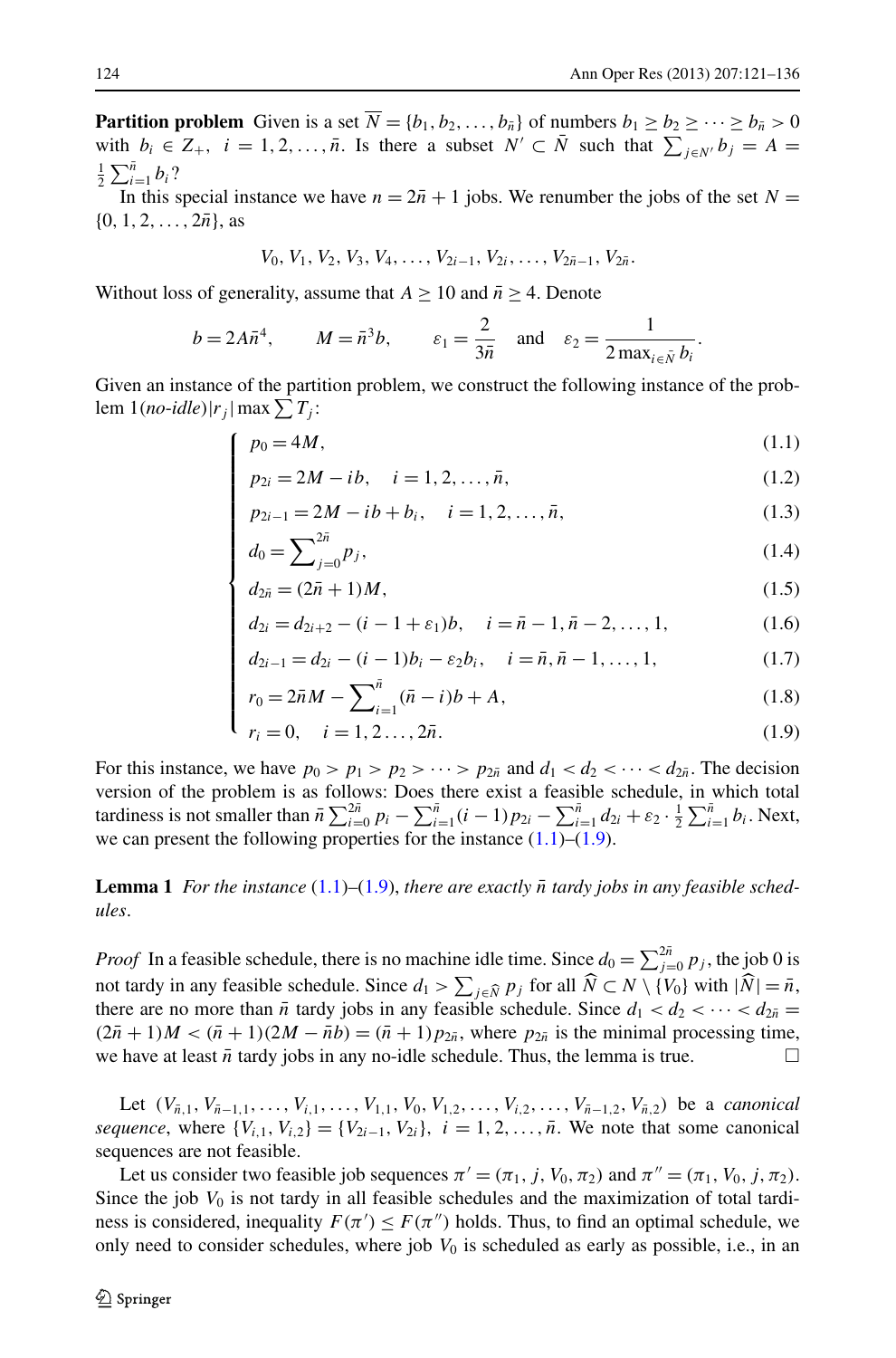<span id="page-4-1"></span>optimal sequence this job is processed either at position  $\bar{n}+1$  (if the completion time of the job processed at position  $\bar{n}$  is larger than or equal to  $r_0$ ) or  $\bar{n}+2$  (otherwise). Below (see Lemma [3\)](#page-4-0) we show that it is processed at position  $\bar{n}+1$  in any optimal sequence.

**Lemma 2** *For the instance* [\(1.1](#page-3-0))*–*[\(1.9\)](#page-3-1), *the inequality*

$$
|F(\pi') - F(\pi'')| < A
$$

*holds for any two canonical sequences*  $\pi'$  *and*  $\pi''$ .

*Proof* Let us consider a canonical sequence

 $\pi = (V_{\bar{n},1}, V_{\bar{n}-1,1}, \ldots, V_{i,1}, \ldots, V_{1,1}, V_0, V_{1,2}, \ldots, V_{i,2}, \ldots, V_{\bar{n}-1,2}, V_{\bar{n},2}).$ 

It is known that the jobs  $V_{1,2}, \ldots, V_{i,2}, \ldots, V_{\bar{n}-1,2}, V_{\bar{n},2}$  are tardy while the remaining jobs are on-time. Then  $\sum_{j \in N} T_j(\pi) = \sum_{i=1}^{\bar{n}} T_{V_{i,2}}(\pi)$ .

Let  $C = \sum_{i=0}^{2n} p_i$ . Then we have

$$
\sum_{i=1}^{\bar{n}} C_{V_{i,2}}(\pi) = nC - \sum_{i=1}^{\bar{n}} (i-1) p_{V_{i,2}}.
$$

Denote by  $\pi^{\min}$  a canonical sequence, where  $V_{i,2} = V_{2i}$  for all  $i = 1, 2, ..., \bar{n}$ . Then we have the minimal value of the total tardiness among all canonical sequences:

$$
\sum_{j \in N} T_j(\pi^{\min}) = \bar{n}C - \sum_{i=1}^{\bar{n}} (i-1)p_{2i} - \sum_{i=1}^{\bar{n}} d_{2i} =: T^1.
$$

<span id="page-4-0"></span>Denote by  $\pi^{\max}$  a canonical sequence, where  $V_{i,2} = V_{2i-1}$  for all  $i = 1, 2, ..., \bar{n}$ . Then we have the maximal value of the total tardiness among all canonical sequences:

$$
\sum_{j \in N} T_j(\pi^{\max}) = T^1 - \sum_{i=1}^{\bar{n}} (i-1)b_i + \left(\sum_{i=1}^{\bar{n}} (i-1)b_i + \varepsilon_2 \sum_{i=1}^{\bar{n}} b_i\right) =: T^2.
$$

We have  $T^2 - T^1 < A$ , i.e., the lemma is true.

**Lemma 3** *For the instance* [\(1.1](#page-3-0))*–*[\(1.9](#page-3-1)), *all optimal sequences are canonical sequences or they can be reduced to canonical sequences if the SPT* (*shortest processing time*) *rule is applied to the first n*¯ *jobs*.

*Proof* The idea of the proof is as follows. In (1) and (2) we show how a non-canonical sequence can be transformed into a canonical one for which the total tardiness is larger. In (1) we prove that the tardy jobs have to be processed in non-decreasing order of a pair to which they belong. In (2) we show that one and only one job from each pair  ${V_{i,1}, V_{i,2}}$ ,  $j = 1, \ldots, n$ , is tardy in any optimal sequence. Thus, (1) and (2) show that in any optimal sequence the tardy jobs are processed in the same way as the  $\bar{n}$  last tardy jobs in a canonical sequence, and the  $\bar{n}$  first on-time jobs can be processed in any order.

(1) Let us consider a job  $V^j \in \{V_{j,1}, V_{j,2}\}$  and a job  $V^i \in \{V_{i,1}, V_{i,2}\}$ , where  $j > i > 0$ . Let in an optimal sequence  $\pi = (\pi_1, V^j, V^i, \pi_2)$  both jobs be tardy. We consider the sequence  $\pi' = (\pi_1, V^i, V^j, \pi_2)$ . It is easy to check that in the sequence  $\pi'$ , both jobs are tardy as well (analogously to the proof of Lemma [1\)](#page-3-2). We get

$$
F(\pi') - F(\pi) \ge p_{2i} - p_{2j} - b_j > b - b_j > 0,
$$

$$
\Box
$$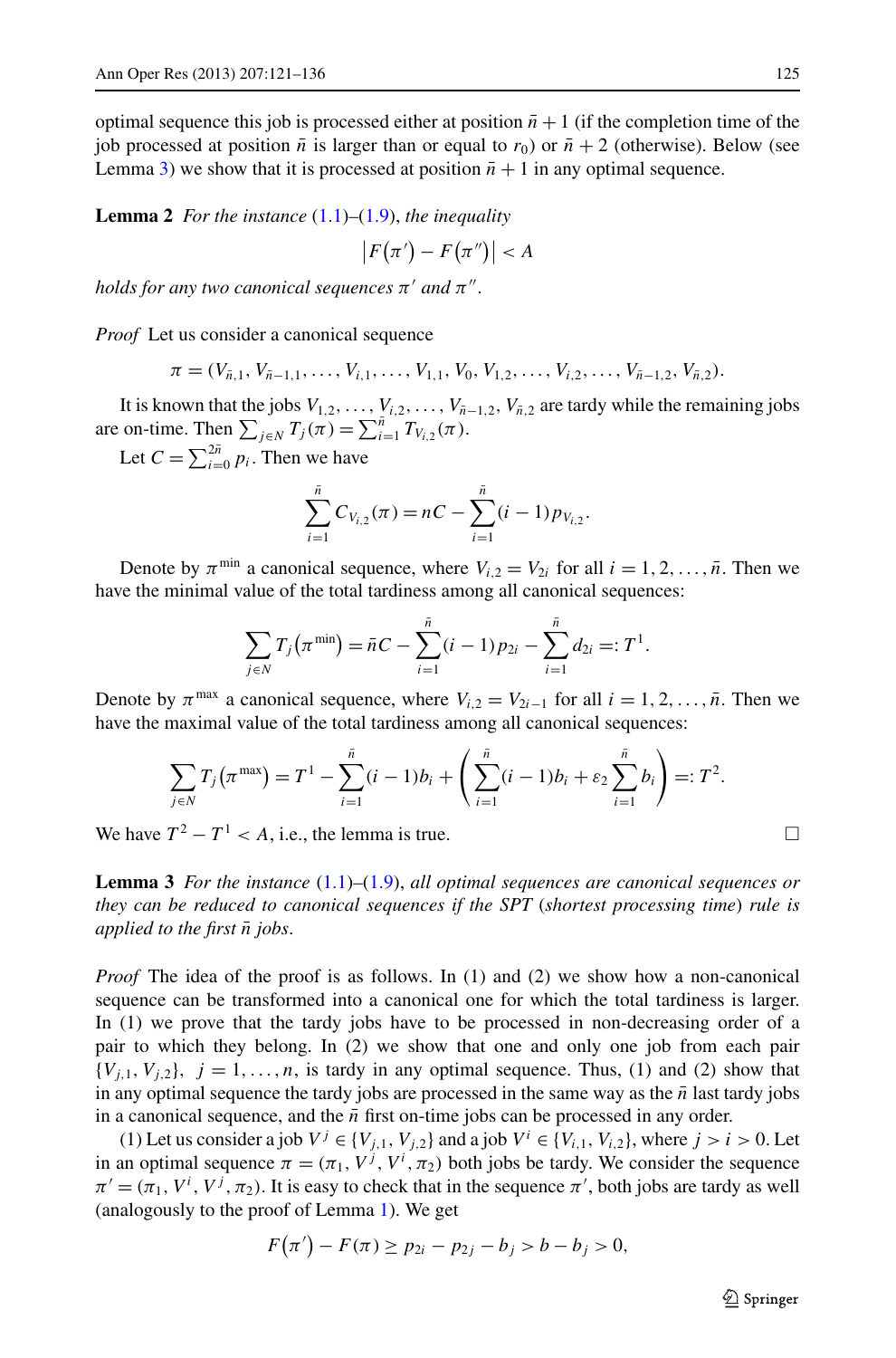i.e., the sequence  $\pi$  is not optimal. This means that in any optimal schedule, a tardy job which belongs to a pair with smaller number has to be processed earlier than the other tardy jobs.

(2) Let us consider an optimal sequence  $\pi = (\pi_1, V_{2i}, \pi_2, V_0, \pi_3, V_{2j}, \pi_4)$ ,  $|\pi_3| = i - 1$ , where at position  $\bar{n}+1+i$  job  $V_{2i}$  is processed, i.e., the sequence  $\pi$  is not canonical because in a canonical sequence, a job  $V^i \in \{V_{i,1}, V_{i,2}\} = \{V_{2i-1}, V_{2i}\}$  should be processed at this position. Next, for the cases (2.1) and (2.2) we show that the sequence  $\pi$  can be transformed into a canonical one with a larger total tardiness.

(2.1) Let *i* > *j*. For the sequence  $\pi' = (\pi_1, V_2, \pi_2, V_0, \pi_3, V_2, \pi_4)$ , we have

$$
F(\pi') - F(\pi)
$$
  
=  $(C_{2j}(\pi) - d_{2i}) - (C_{2j}(\pi) - d_{2j}) + (i - 1)(p_{2j} - p_{2i})$   
=  $d_{2j} - d_{2i} + (i - 1)(p_{2j} - p_{2i})$   
=  $-(j - 1 + \varepsilon_1) + ((j - 1) - 1 + \varepsilon_1) + \dots + ((i - 2) - 1 + \varepsilon_1)$   
+  $((i - 1) - 1 + \varepsilon_1))b + (i - 1)(2M - jb - 2M + ib)$   
=  $-(i - 1 + \varepsilon_1 - (i - j)) + (i - 1 + \varepsilon_1 - (i - j - 1)) + \dots$   
+  $(i - 1 + \varepsilon_1 - 2) + (i - 1 + \varepsilon_1 - 1)$   
+  $(i - 1)(i - j)b$   
=  $-(i - 1)(i - j)b + \sum_{k=1}^{i-j} kb - (i - j)\varepsilon_1 b + (i - 1)(i - j)b$   
>  $b - \bar{n}\varepsilon_1 b = \frac{1}{3}b > 0$ ,

i.e., the sequence  $\pi$  is not optimal.

Analogously, for any optimal sequence  $\pi = (\pi_1, V^i, \pi_2, V_0, \pi_3, V^j, \pi_4)$ , where  $V^i \in$  ${V_{i,1}, V_{i,2}}$  and  $V^j \in {V_{j,1}, V_{j,2}}$ , we can construct a feasible sequence  $\pi' = (\pi_1, V^j, \pi_2, V_0, \pi_1, V^j, \pi_2, V_0, \pi_1, V^j, \pi_2, V^j, \pi_1, V^j, \pi_2, V^j, \pi_1, V^j, \pi_2, V^j, \pi_1, V^j, \pi_2, V^j, \pi_1, V^j, \pi_2, V^j, \pi_1, V^j, \pi$  $\pi_3$ ,  $V^i$ ,  $\pi_4$ ), for which  $F(\pi') - F(\pi) > \frac{1}{3}b - b_{\max} > 0$ . To prove this, one can use [\(1.3](#page-3-3)),  $(1.7)$  $(1.7)$ ,  $b = 2A\bar{n}^4 \gg 2\bar{n}b_{\text{max}}$  and  $\varepsilon_2b_i < \frac{1}{2}$ .

(2.2) Let *j* > *i*. For the sequence  $\pi^{7} = (\pi_1, V_2, \pi_2, V_0, \pi_3, V_2, \pi_4)$ , we have

$$
F(\pi') - F(\pi) = d_{2j} - d_{2i} - (i - 1)(p_{2i} - p_{2j})
$$
  
=  $((i - 1 + \varepsilon_1) + ((i + 1) - 1 + \varepsilon_1) + \dots + ((j - 2) - 1 + \varepsilon_1))$   
+  $((j - 1) - 1 + \varepsilon_1)B - (i - 1)(2M - ib - 2M + jb)$   
=  $((i - 1 + \varepsilon_1 + 0) + (i - 1 + \varepsilon_1 + 1) + \dots + (i - 1 + \varepsilon_1 + (j - i - 2))$   
+  $(i - 1 + \varepsilon_1 - (j - i - 1))$   

$$
- (i - 1)(j - i)b
$$
  
=  $(i - 1)(j - i)b + \sum_{k=0}^{j-i-1} kb + (j - i)\varepsilon_1b - (i - 1)(j - i)b$   
=  $\sum_{k=0}^{j-1-i} kb + (j - i)\varepsilon_1b > 0$ ,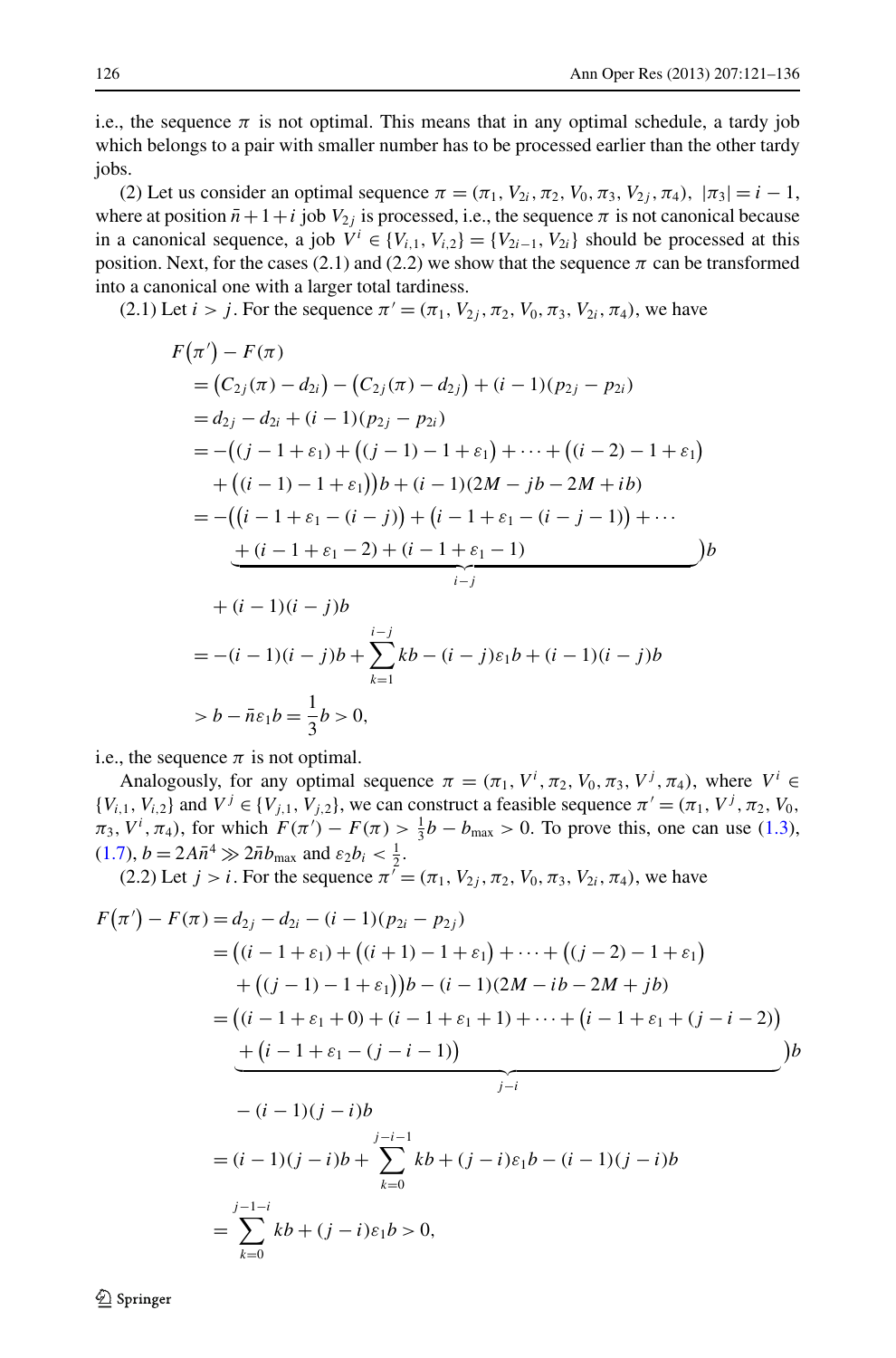i.e., the sequence  $\pi$  is not optimal.

Analogously, for any optimal sequence  $\pi = (\pi_1, V^i, \pi_2, V_0, \pi_3, V^j, \pi_4)$ , we can construct a feasible sequence  $\pi' = (\pi_1, V^j, \pi_2, V_0, \pi_3, V^i, \pi_4)$ , for which  $F(\pi') - F(\pi)$  $\varepsilon_1 b - b_{\text{max}} > 0$ . To prove this, one can use ([1.3\)](#page-3-3), ([1.7\)](#page-3-4),  $b = 2A\bar{n}^4 \gg 2\bar{n}b_{\text{max}}$  and  $\varepsilon_2 b_i < \frac{1}{2}$ .

We note that for both cases (2.1) and (2.2), inequality  $F(\pi') - F(\pi) > nA$  holds. By the transformations described in  $(2.1)$  and  $(2.2)$ , we change an initial feasible sequence into a canonical one. By each transformation the total tardiness value is increased by a number larger than  $nA$ . By the transformation described in  $(2.1)$ , we always obtain a feasible sequence  $\pi'$ . By the transformation described in (2.2), in the final canonical sequence  $\pi'$ , we can have an idle time between  $S_{V_0}(\pi')$  and  $C_{V_{1,1}}(\pi')$ , i.e., the resulting schedule is not feasible. This infeasible canonical sequence can be easily transformed into a feasible canonical one which has no idle time, i.e., we can schedule the jobs  $V_{2n-1}, V_{2n-3}, \ldots, V_{2i-1}, \ldots, V_1$  at the beginning of the canonical sequence. Denote such a sequence as  $\pi''$ . Then  $F(\pi') - F(\pi'') < A$  (see Lemma [2\)](#page-4-1), i.e., the sequence  $\pi''$  is better than the initial sequence  $\pi$ , since  $F(\pi') - F(\pi) > \varepsilon_1 b - b_{\max} > A > F(\pi') - F(\pi'')$ .

<span id="page-6-0"></span>If we consider an optimal sequence  $\overline{\pi} = (\pi_1, V_\alpha, V_\beta, V_0, \pi_3)$ , where the job  $V_0$  is processed at position  $\bar{n} + 2$ , i.e.,  $|\pi_1| = \bar{n} - 1$  and  $C_{V_\alpha} < r_0$ , then the sequence  $\pi =$  $(\pi_1, V_\alpha, V_0, V_\beta, \pi_3)$  is not feasible. However,  $F(\pi) - F(\overline{\pi}) > 0$ , and the sequence  $\pi$  can be transformed into a canonical one by the operations described in (2.1) and (2.2), where by each operation the total tardiness value is increased.

To sum up, we can conclude that all optimal sequences are canonical sequences or they can be reduced to canonical sequences if the SPT (shortest processing time) rule is applied to the first  $\bar{n}$  jobs, since they are not tardy and can be processed in any order.

**Theorem 1** *The problem*  $1$ (*no-idle*)| $r_j$ | max $\sum T_j$  *is NP-hard*.

*Proof* In this proof, we analyze the maximal possible value of total tardiness among all canonical schedules. This maximal value corresponds to a canonical schedule which is not feasible. Then, we look for the maximal value reached in a feasible canonical schedule if the instance of the partition problem has the answer "YES" and vice versa.

Let us consider a canonical sequence

$$
\pi = (V_{\bar{n},1}, V_{\bar{n}-1,1}, \ldots, V_{i,1}, \ldots, V_{1,1}, V_0, V_{1,2}, \ldots, V_{i,2}, \ldots, V_{\bar{n}-1,2}, V_{\bar{n},2}).
$$

It is known that the jobs  $V_{1,2}, \ldots, V_{i,2}, \ldots, V_{\bar{n}-1,2}, V_{\bar{n},2}$  are tardy while the remaining jobs are on-time. Then  $\sum_{j \in N} T_j(\pi) = \sum_{i=1}^{\bar{n}} T_{V_{i,2}}(\pi)$ .

Let  $C = \sum_{i=0}^{2n} p_i$ . Then we have

$$
\sum_{i=1}^{\bar{n}} C_{V_{i,2}}(\pi) = nC - \sum_{i=1}^{\bar{n}} (i-1) p_{V_{i,2}}.
$$

In addition, let us denote

$$
\phi(i) = \begin{cases} 1, & \text{if } V_{i,2} = V_{2i-1}, \\ 0, & \text{if } V_{i,2} = V_{2i}. \end{cases}
$$

If  $V_{i,2} = V_{2i}$  for all  $i = 1, 2, ..., \bar{n}$ , then

$$
\sum_{j \in N} T_j(\pi) = \bar{n}C - \sum_{i=1}^{\bar{n}} (i-1)p_{2i} - \sum_{i=1}^{\bar{n}} d_{2i} =: T^1
$$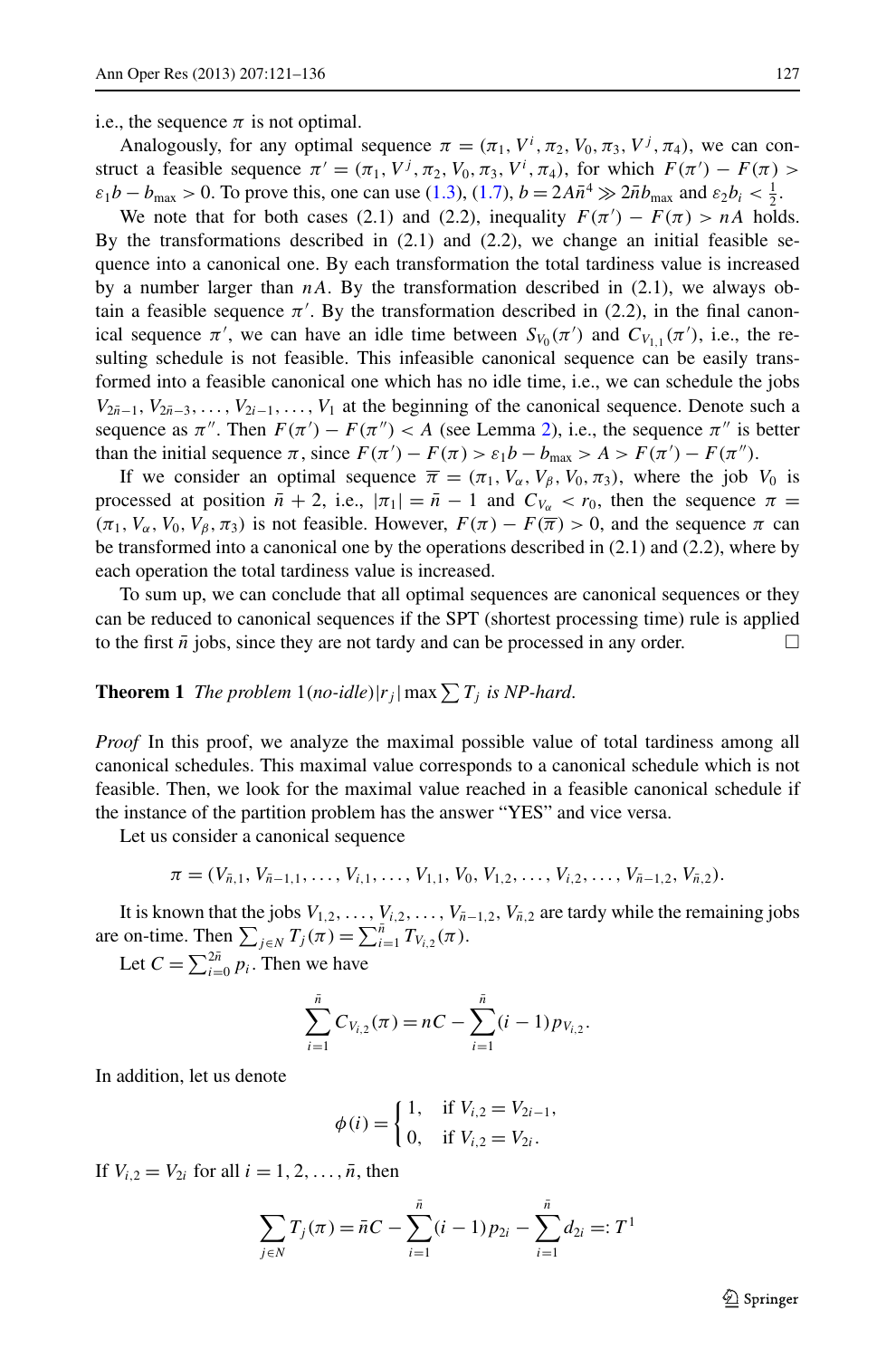else we have

$$
\sum_{j \in N} T_j(\pi) = T^1 - \sum_{i=1}^{\bar{n}} \phi(i)(i-1)b_i + \left(\sum_{i=1}^{\bar{n}} \phi(i)(i-1)b_i + \varepsilon_2 \sum_{i=1}^{\bar{n}} \phi(i)b_i\right).
$$

Thus, the maximal objective function value obtained among the canonical sequences is equal to  $T^1 + \varepsilon_2 \sum_{i=1}^{\bar{n}} b_i$ . However, the sequence

 $(V_{2\bar{n}}, V_{2(\bar{n}-1)}, \ldots, V_{2i}, \ldots, V_2, V_0, V_1, \ldots, V_{2i-1}, \ldots, V_{2(\bar{n}-1)-1}, V_{2\bar{n}-1})$ 

is not feasible since there is an idle time before the job  $V_0$ . We must construct a *feasible* canonical sequence, where the value  $\varepsilon_2 \sum_{i=1}^{\bar{n}} \phi(i) b_i$  is maximized.

If and only if the instance of the partition problem has the answer "YES", we have a feasible canonical sequence with

$$
\varepsilon_2 \sum_{i=1}^{\bar{n}} \phi(i) b_i = \varepsilon_2 \cdot \frac{1}{2} \sum_{i=1}^{\bar{n}} b_i
$$

<span id="page-7-1"></span>and thus,  $S_{V_0}(\pi) = r_0$ . If we have  $b_i \in N'$  in the original instance of the partition problem, then  $\phi(i) = 1$ . If the answer is "NO", then in an optimal schedule the total tardiness value is less than  $T^1 + \varepsilon_2 \cdot \frac{1}{2} \sum_{i=1}^{\bar{n}} b_i$ .

This means that the NP-complete partition problem can be reduced to the problem  $1(no$ -*idle*)| $r_j$ | max $\sum T_j$  in polynomial time, i.e., the problem under consideration is NP- $\Box$ 

## <span id="page-7-0"></span>2.2 NP-hardness for the problem  $1(no$ - $idle)$ ||max $\sum w_j T_j$

In this section, we give a polynomial reduction from the partition problem to a special instance of the problem  $1(no$ - $idle)$ || max  $\sum w_jT_j$ . For the latter problem, we have to maximize  $F(\pi) = \sum_{j=1}^{\bar{n}} w_j T_j(\pi).$ 

First, we present a property of an optimal schedule for the problem  $1(no\text{-}idle)||\max\sum w_j\cdot$  $T_j$ .

**Lemma 4** *There exists an optimal job sequence*  $\pi$  *for the problem* 1(*no-idle*)||max $\sum w_j T_j$ *that can be represented as a concatenation*  $(G, H)$ , *where all jobs*  $j \in H$  *are tardy and all jobs i* ∈ *G are on-time*. *All jobs from the set G are processed in non-increasing order of the values*  $\frac{w_j}{p_j}$  *and all jobs from the set H are processed in non-decreasing order of the values*  $\frac{w_j}{p_j}$ .

*Proof* First, in (1) we prove that in any optimal schedule, the tardy jobs are processed one by one at the end of the schedule. Then, in (2) and (3) we substantiate the order of the tardy and on-time jobs in an optimal schedule.

(1) Assume that there exists an optimal sequence  $\pi = (\pi_1, j, \pi_2, i, \pi_3)$ , where job *j* is tardy and job *i* is on-time. For the sequence  $\pi' = (\pi_1, i, j, \pi_2, \pi_3)$ , we have

$$
F(\pi') - F(\pi) \ge w_j(T_j(\pi') - T_j(\pi)) + w_i(T_i(\pi') - T_i(\pi)) = w_j p_i + 0 > 0.
$$

Therefore, we have a contradiction since the sequence  $\pi'$  has a larger value of total weighted tardiness, i.e.,  $\pi'$  is better and  $\pi$  is not optimal.

(2) We consider an optimal sequence  $\pi = (G, H)$ , where all jobs  $j \in H$  are tardy and all jobs  $i ∈ G$  are on-time. Now we prove that all jobs from  $H$  are processed in non-decreasing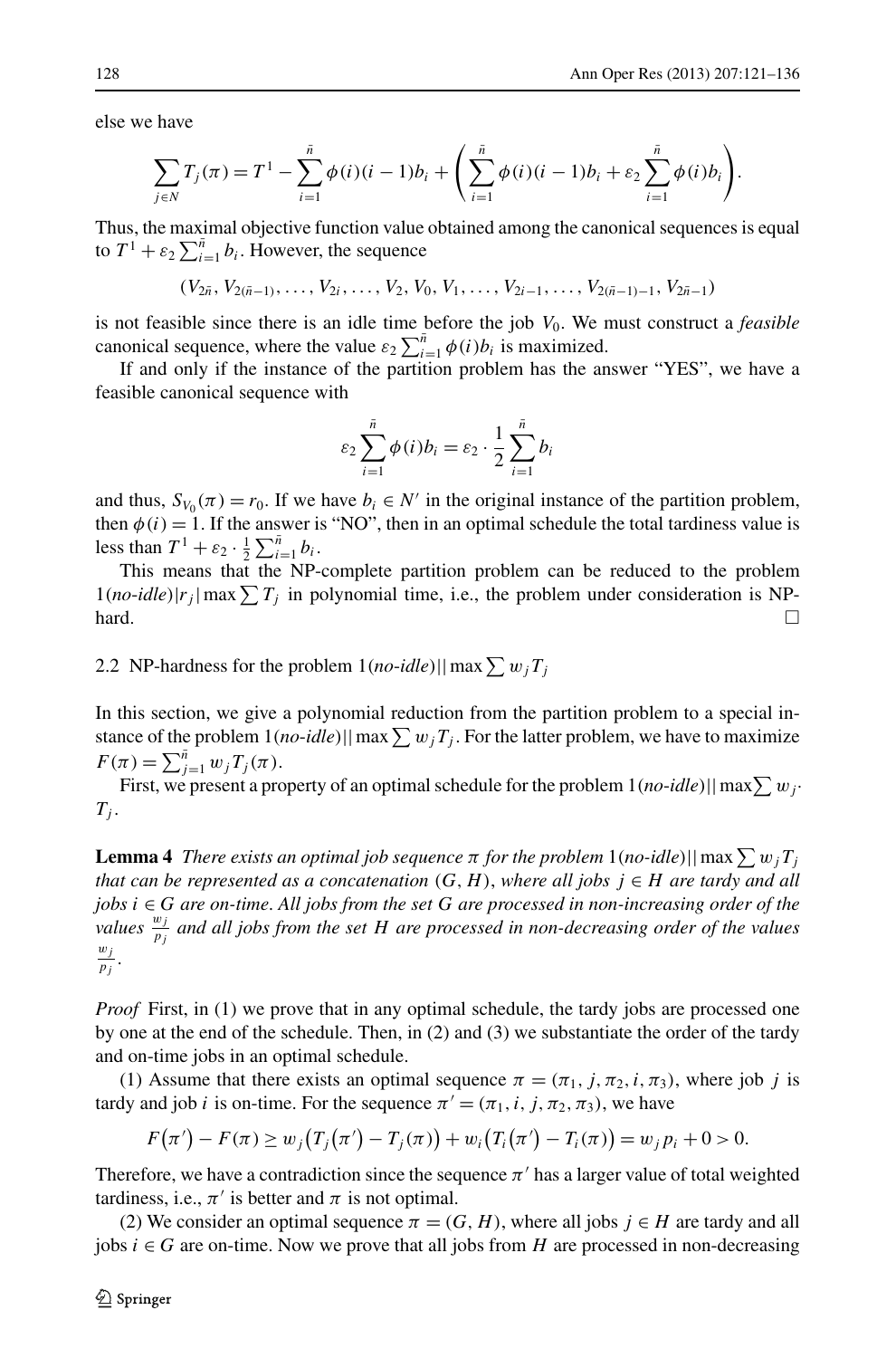order of the values  $\frac{w_j}{p_j}$ . Assume that there exists an optimal sequence  $\pi = (\pi_1, j_1, j_2, \pi_2)$ , where the jobs  $j_1$  and  $j_2$  are tardy and  $\frac{w_{j_1}}{p_{j_1}} > \frac{w_{j_2}}{p_{j_2}}$ . For the sequence  $\pi' = (\pi_1, j_2, j_1, \pi_2)$ , we have

$$
F(\pi') - F(\pi) = w_{j_1}(T_{j_1}(\pi') - T_{j_1}(\pi)) + w_{j_2}(T_{j_2}(\pi') - T_{j_2}(\pi))
$$
  
=  $w_{j_1}p_{j_2} - w_{j_2}\min\{p_{j_1}, T_{j_2}(\pi)\} > 0.$ 

Therefore, we have a contradiction and  $\pi = (\pi_1, j_1, j_2, \pi_2)$  is not optimal.

(3) We consider an optimal sequence  $\pi = (G, H)$ , where all jobs  $j \in H$  are tardy and all jobs  $i \in G$  are on-time. Now, we prove that all jobs  $i \in G$  can be processed in nonincreasing order of the values  $\frac{w_j}{p_j}$  in an optimal sequence. For all jobs  $i \in G$ , we have  $d_i \geq$  $\sum_{k \in G} p_k$ . Otherwise, if  $d_i < \sum_{k \in G} p_k$ , the sequence  $\pi' = (G \setminus \{i\}, i, H)$  is better, and we have a contradiction. Therefore, the jobs from  $G$  can be processed in any order.  $\Box$ 

The reduction from the partition problem to a special instance of the problem  $1(no$ -*idle*)||max $\sum w_jT_j$  can be done as follows. Without loss of generality, we assume that  $\bar{n} > 3$  and  $\sum_{i=1}^{\bar{n}} b_i > 10$ . Given an instance of the partition problem, we construct the following instance of the problem  $1(no$ - $idle)$ ||max $\sum w_j T_j$ , where  $n = 2\bar{n}$ :

<span id="page-8-1"></span><span id="page-8-0"></span>
$$
\left\{ \begin{array}{ll} w_{2i} = M^i, & i = 1, 2, \dots, \bar{n}, \end{array} \right. \tag{2.1}
$$

$$
\begin{cases}\nw_{2i-1} = w_{2i} + b_i, & i = 1, 2, ..., \bar{n}, \\
n_{2i} = \sum_{i=1}^{i-1} w_{2i} + \frac{1}{2} \sum_{j=1}^{i} b_j, & i = 1, 2, ..., \bar{n}\n\end{cases}
$$
\n(2.2)

$$
p_{2i} = \sum_{j=1}^{i-1} w_{2j} + \frac{1}{2} \sum_{j \in \bar{N} \setminus \{i\}} b_j, \quad i = 1, 2, \dots, \bar{n},
$$
 (2.3)

$$
\begin{cases}\np_{2i-1} = p_{2i} + b_i, & i = 1, 2, \dots, \bar{n}, \\
d_{2i} = d_{2i-1} = P - \sum_{i=1}^{\bar{n}} p_{2i}, & i = 1, 2, \dots, \bar{n},\n\end{cases}
$$
\n(2.4)

$$
d_{2i} = d_{2i-1} = P - \sum_{j=i}^{\bar{n}} p_{2j}, \quad i = 1, 2, \dots, \bar{n},
$$
\n(2.5)

with  $M = (\bar{n} \sum b_i)^{10} = (2A\bar{n})^{10}$  and  $P = \sum_{j=1}^{2\bar{n}} p_j$ . The decision version is as follows: Does there exist a feasible schedule, in which total tardiness is not smaller than  $\sum_{j=1}^{n} w_{2j} p_{2j}$  +  $\frac{1}{2}A^2$ .

The main idea of using  $M^i$  is that the weight of a job belongs to a pair with the largest number being greater than the total weight of all jobs from the pairs with smaller numbers, e.g., for the job  $V_{2n}$ , we have:  $w_{2n} \gg \sum_{i=1}^{n-1} (w_{2i-1} + w_{2i})$ . If we suppose that all digits used are coded in a binary system with approximately  $2^x$  zero-one symbols per digit, then, to code  $M^{\bar{n}}$ , we need  $2^{x \cdot O(\bar{n})}$  symbols. So, the input length for the resulting input will be  $O(\bar{n})$ times larger than the input length of the initial instance of the partition problem.

We renumber the jobs of the set  $N = \{1, 2, ..., 2\overline{n}\}\$  as

$$
V_1, V_2, V_3, V_4, \ldots, V_{2i-1}, V_{2i}, \ldots, V_{2n-1}, V_{2n}.
$$

Let  $(V_{\bar{n},1}, V_{\bar{n}-1,1}, \ldots, V_{i,1}, \ldots, V_{1,1}, V_{1,2}, \ldots, V_{i,2}, \ldots, V_{\bar{n}-1,2}, V_{\bar{n},2})$  be a *canonical sequence*, where  $\{V_{i,1}, V_{i,2}\} = \{V_{2i-1}, V_{2i}\}, i = 1, 2, \ldots, \bar{n}.$ 

**Lemma 5** *For the instance* ([2.1\)](#page-8-0)*–*([2.5\)](#page-8-1), *all optimal sequences are canonical sequences*, *or they can be reduced to a canonical sequence if the first*  $\bar{n}$  *jobs are reordered in nonincreasing order of the values*  $\frac{w_j}{p_j}$ .

*Proof* In this proof, we only consider optimal sequences of the type described in Lemma [4](#page-7-0). First, in (1) we prove that one of the jobs  $V_{2n}$  and  $V_{2n-1}$  is tardy in any optimal sequence.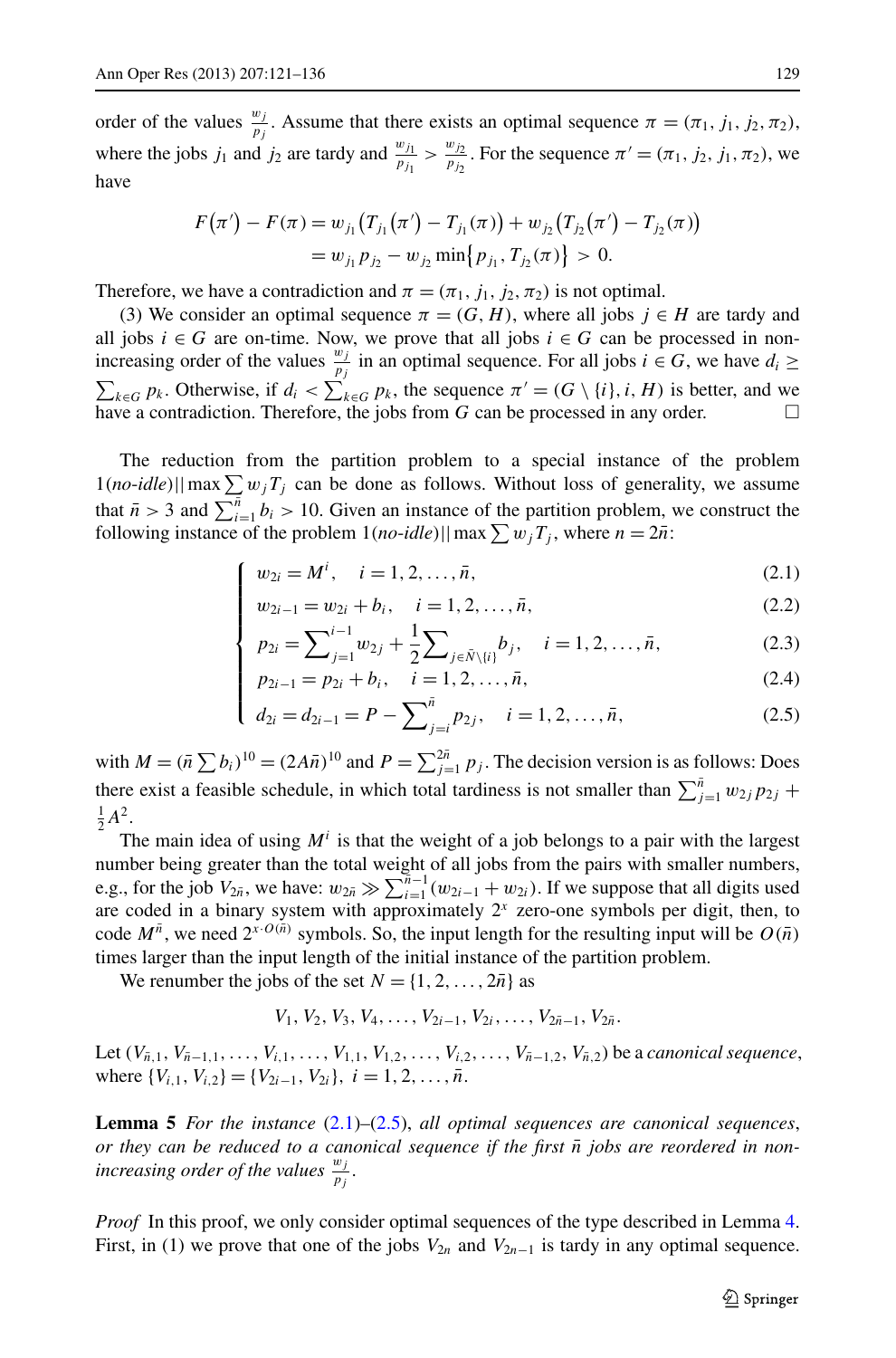*.*

In (2) we show that only one of them is tardy, and it is processed at the end of any optimal sequence. In (3), we explain that the same property holds also for the other pairs of jobs.

(1) Suppose that both jobs are on-time in an optimal sequence  $\pi = (\pi_1, V_{2n}, \pi_2, V_{2n-1},$  $\pi_3$ ,  $\pi_4$ ), where only the jobs from the set  $\pi_4$  are tardy. We note that we consider only optimal sequences of the type  $\pi = (G, H)$ , where all jobs  $j \in H$  are tardy and all jobs  $i \in G$  are on-time (see Lemma [4\)](#page-7-0). For the sequence  $\pi' = (\pi_1, \pi_2, V_{2n-1}, \pi_3, \pi_4, V_{2n})$ , we have

$$
\sum_{j=1}^{n} w_j T_j(\pi') - \sum_{j=1}^{n} w_j T_j(\pi) \ge w_{2n} T_{2n}(\pi') - p_{2n} \sum_{j \in \pi_4} w_j
$$
  

$$
\ge p_{2n} M^n - p_{2n} \sum_{i=1}^{n-1} (2M^i + b_i)
$$
  

$$
= p_{2n} M^n - p_{2n} \left( 2M \frac{M^{n-1} - 1}{M - 1} + \sum_{i=1}^{n-1} b_i \right) > 0.
$$

Thus, the sequence  $\pi$  is not optimal, i.e., one of the jobs  $V_{2n}$  and  $V_{2n-1}$  is tardy in any optimal schedule.

(2) Now we prove that the following inequalities hold:

$$
\frac{w_2}{p_2} < \frac{w_4}{p_4} < \cdots < \frac{w_{2n}}{p_{2n}}.
$$

We have to prove:

$$
\frac{M^{i-1}}{\sum_{j=1}^{i-2} w_{2j} + \frac{1}{2}\sum_{j\in N\setminus\{i-1\}} b_j} < \frac{M^i}{\sum_{j=1}^{i-1} w_{2j} + \frac{1}{2}\sum_{j\in N\setminus\{i\}} b_j}
$$

Let  $B_i = \frac{1}{2} \sum_{j \in N \setminus \{i\}} b_j$ ,  $i = 1, 2, ..., n$ . Then, by equivalent transformations, we obtain

$$
\frac{M^{i-1}}{M\frac{M^{i-2}-1}{M-1}+B_{i-1}} < \frac{M^i}{M\frac{M^{i-1}-1}{M-1}+B_i} \\
\iff \frac{1}{\frac{M(M^{i-2}-1)+B_{i-1}(M-1)}{M-1}} < \frac{M}{\frac{M(M^{i-1}-1)+B_i(M-1)}{M-1}} \\
\iff M\left(M^{i-1}-1\right)+B_i(M-1) < M\left[M\left(M^{i-2}-1\right)+B_{i-1}(M-1)\right] \\
\iff 0 < M^2(B_{i-1}-1)-M(B_{i-1}+B_i-1)+B_i.
$$

The latter inequality is true since  $M^2 > M \cdot 2 \sum_{j=1}^{n} b_j$  and  $(B_{i-1} - 1) > 1$ . Thus, the above inequalities hold. Analogously, we can prove that

$$
\frac{w_{2(i-1)-1}}{p_{2(i-1)-1}} < \frac{w_{2i}}{p_{2i}}, \qquad \frac{w_{2(i-1)}}{p_{2(i-1)}} < \frac{w_{2i-1}}{p_{2i-1}} \quad \text{and} \quad \frac{w_{2(i-1)-1}}{p_{2(i-1)-1}} < \frac{w_{2i-1}}{p_{2i-1}}
$$

for each  $i = 2, 3, \ldots, \bar{n}$ .

Thus, we conclude that in any optimal sequence, one of the jobs  $V_{2n}$  or  $V_{2n-1}$  is the last tardy job. We remind that we only consider optimal sequences of the type  $\pi = (G, H)$ , where all jobs  $j \in H$  are tardy, all jobs  $i \in G$  are on-time and all jobs from the set *H* are processed in non-decreasing order of the values  $\frac{w_j}{p_j}$ .

Since  $d_{2\bar{n}} = d_{2\bar{n}-1} = P - \sum_{j=\bar{n}}^{\bar{n}} p_{2j} = P - p_{2\bar{n}} > P - p_{2\bar{n}-1}$ , only one of the jobs  $V_{2\bar{n}}$  or *V*<sub>2*n*<sup>−1</sup></sub> can be tardy in any feasible schedule. Then, one and only one of the jobs  $V_{2n}$  and  $V_{2n-1}$  is the last tardy job in any optimal schedule. The on-time jobs can be processed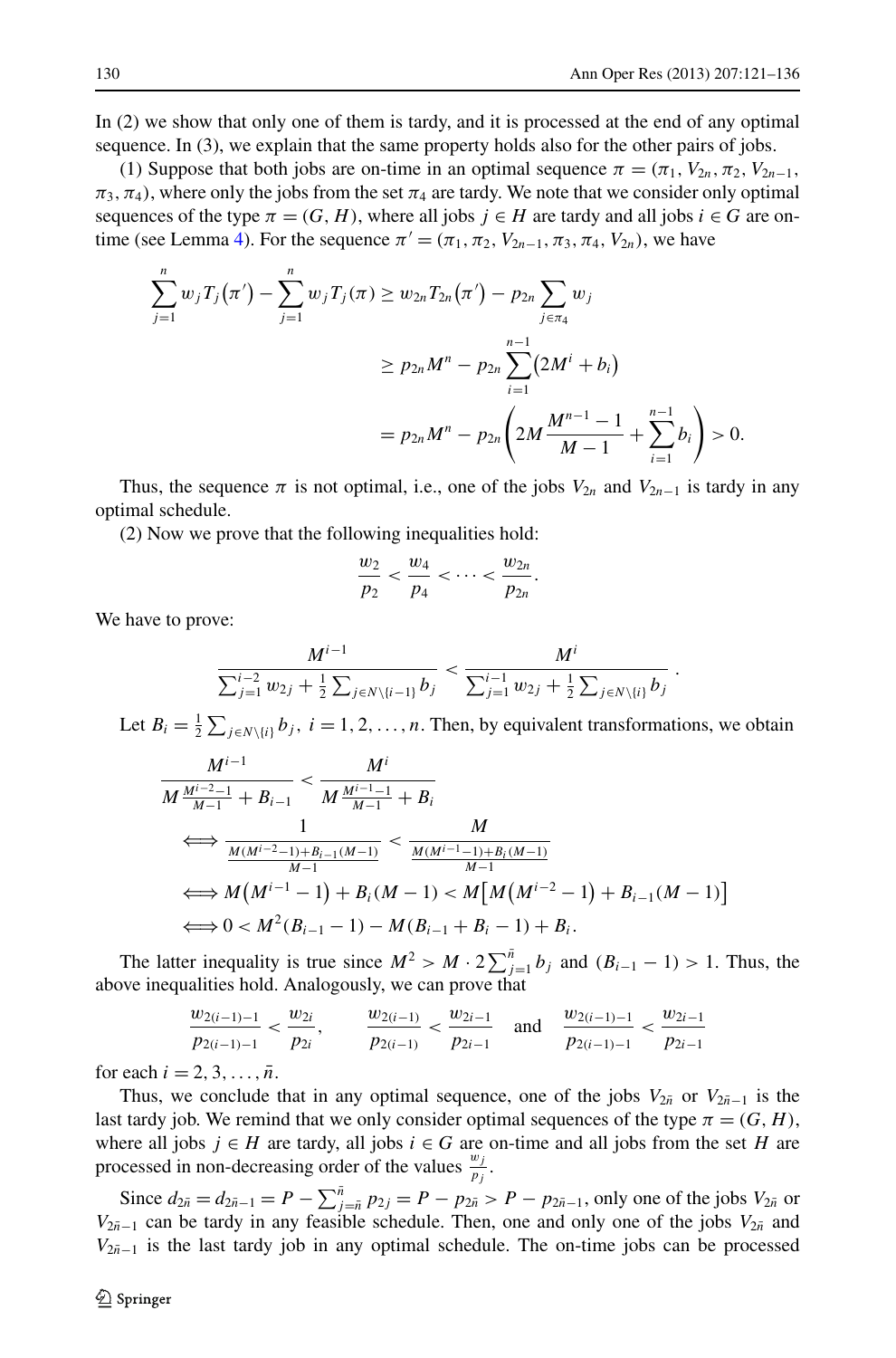<span id="page-10-0"></span>in an optimal schedule in any order (see point 3 in the proof of Lemma [4\)](#page-7-0). Therefore, in the following, we consider only optimal sequences of the type  $(V_{\bar{n},1}, \pi_\alpha, V_{\bar{n},2})$ , where  ${V_{\bar{n},1}, V_{\bar{n},2}}={V_{2\bar{n}-1}, V_{2\bar{n}}}.$ 

(3) Analogously to (1) and (2), we can prove that for each  $i = \overline{n} - 1, \overline{n} - 2, \ldots, 1$ , one and only of the jobs  $V_{2i}$  and  $V_{2i-1}$  is tardy and precedes only the jobs  $V_{i+1,2}, \ldots, V_{\bar{n},2}$ .

Thus, the lemma is true.  $\Box$ 

**Theorem 2** *The problem*  $1$ (*no-idle*)||max  $\sum w_jT_j$  *is NP-hard in the ordinary sense.* 

*Proof* For the sequence  $\pi = (V_{2n-1}, V_{2(n-1)-1}, \ldots, V_3, V_1, V_2, V_4, \ldots, V_{2(n-1)}, V_{2n})$ , we obtain the objective function value

$$
F(\pi) = \sum_{j=1}^{\bar{n}} w_{2j} T_{2j}(\pi) = \sum_{j=1}^{\bar{n}} w_{2j} p_{2j}.
$$

Now we consider the canonical sequence

$$
\pi' = (V_{\bar{n},1}, V_{\bar{n}-1,1}, \ldots, V_{i,1}, \ldots, V_{1,1}, V_{1,2}, \ldots, V_{i,2}, \ldots, V_{\bar{n}-1,2}, V_{\bar{n},2}).
$$

In addition, let us denote

$$
x_i = \begin{cases} 1, & \text{if } V_{i,2} = V_{2i-1}, \\ 0, & \text{if } V_{i,2} = V_{2i}. \end{cases}
$$

Then we get

$$
F(\pi') = F(\pi) + \sum_{i=1}^{\bar{n}} x_i \left[ (w_{2i-1} - w_{2i}) \cdot T_{V_{2i}}(\pi) - (p_{2i-1} - p_{2i}) \left( \sum_{j=1}^{i-1} w_{V_{j,2}} \right) \right]
$$
  
\n
$$
= F(\pi) + \sum_{i=1}^{\bar{n}} x_i \left[ b_i \cdot p_{2i} - b_i \cdot \left( \sum_{j=1}^{i-1} w_{V_{j,2}} \right) \right]
$$
  
\n
$$
= F(\pi) + \sum_{i=1}^{\bar{n}} x_i \left[ b_i \cdot p_{2i} - b_i \cdot \left( \sum_{j=1}^{i-1} w_{2j} + \sum_{j=1}^{i-1} x_j b_j \right) \right]
$$
  
\n
$$
= F(\pi) + \sum_{i=1}^{\bar{n}} x_i b_i \left[ p_{2i} - \sum_{j=1}^{i-1} w_{2j} - \frac{1}{2} \sum_{j \in \bar{N} \setminus \{i\}} x_j b_j \right]
$$
  
\n
$$
= F(\pi) + \frac{1}{2} \sum_{i=1}^{\bar{n}} x_i b_i \left( \sum_{j \in \bar{N} \setminus \{i\}} b_j - \sum_{j \in \bar{N} \setminus \{i\}} x_j b_j \right)
$$
  
\n
$$
= F(\pi) + \frac{1}{2} \sum_{i=1}^{\bar{n}} \sum_{j \in \bar{N} \setminus \{i\}} x_i \cdot b_i \cdot b_j \cdot (1 - x_j).
$$

The equality

$$
\sum_{i=1}^{\bar{n}} x_i b_i \left( \sum_{j=1}^{i-1} x_j b_j \right) = \sum_{i=1}^{\bar{n}} x_i b_i \left( \frac{1}{2} \sum_{j \in \bar{N} \setminus \{i\}} x_j b_j \right)
$$

can be explained as follows. In the left part of the equality, for any  $i \in N$ , we have the following combinations  $x_i b_i \sum_{j=1}^{i-1} x_j b_j + x_{i+1} b_{i+1} x_i b_i + x_{i+2} b_{i+2} x_i b_i + \cdots + x_{\bar{n}} b_{\bar{n}} x_i b_i$ . This

2 Springer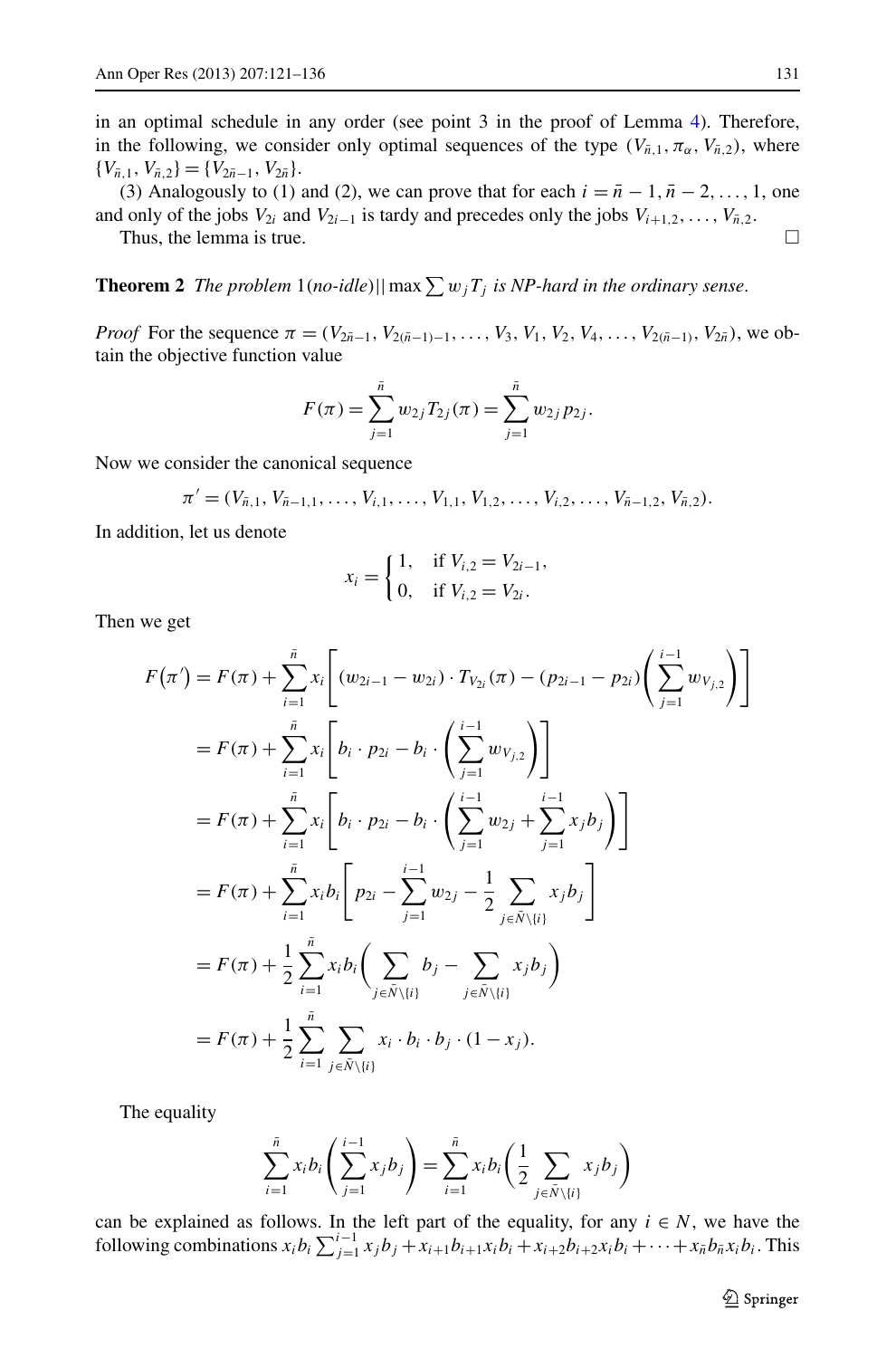means that in the left equality for each pair  $(i, j)$ ,  $i \in \overline{N}$ ,  $j \in \overline{N} \setminus \{i\}$ , there is one and only one summand  $x_i b_i x_i b_i$ . This summand can be presented as a sum of two summands  $\frac{1}{2}x_jb_jx_ib_i + \frac{1}{2}x_jb_jx_ib_i$  to be taken into account twice in the right part of the equality.

*F*( $\pi'$ ) reaches its maximal value if there exists a subset *N'* ⊂  $\overline{N}$  such that  $\sum_{i \in N'} b_i = A$ , i.e.,

$$
F(\pi') = F(\pi) + \frac{1}{2} \sum_{i \in N'} \sum_{j \in \tilde{N} \setminus N'} b_i \cdot b_j = F(\pi) + \frac{1}{2} A \cdot A.
$$

Otherwise, we have

$$
F(\pi') = F(\pi) + \frac{1}{2} \sum_{i=1}^{\tilde{n}} \sum_{j \in \tilde{N} \setminus \{i\}} x_i \cdot b_i \cdot b_j \cdot (1 - x_j)
$$
  
=  $F(\pi) + \frac{1}{2} (A - y) (A + y)$   
=  $F(\pi) + \frac{1}{2} A^2 - \frac{1}{2} y^2$ ,

where  $y > 0$ .

This means that, if and only if there exists a subset  $N' \subset N$  for the instance of the partition problem such that  $\sum_{i \in N'} b_i = A$ , then, for an optimal canonical sequence  $\pi^*$ , we have

$$
F(\pi^*) = F(\pi) + \frac{1}{2}A^2,
$$

where  $x_i = 1$  for  $i \in N'$ .

In the following section, a pseudo-polynomial solution algorithm for the problem  $1(no$ -*idle*)||max $\sum w_j T_j$  is presented. Thus, the problems  $1(no$ -*idle*)||max $\sum w_j T_j$  and  $1(sa)||\max \sum w_jT_j$  are NP-hard in the ordinary sense but not in the strong sense.

2.3 Solution algorithms for the problem  $1(no$ -*idle*)||max $\sum w_j T_j$ 

Assume that the jobs are numbered such that

$$
\frac{w_1}{p_1}\leq \frac{w_2}{p_2}\leq \cdots \leq \frac{w_n}{p_n}.
$$

<span id="page-11-0"></span>As a corollary from Lemma [4](#page-7-0), there exists an optimal schedule, in which all jobs  $l \in$ {1*,* 2*,...,j* } are processed from time *t* one by one and there is no job *i* ∈ {*j* + 1*,j* + 2*, ...,n*}, which is processed between these jobs. Thus, we can propose a dynamic programming algorithm based on Lemma [4](#page-7-0). In this algorithm, for each set of jobs {1*,* 2*,...,j* } (i.e., at each stage *j* ) and for each possible starting time *t* (i.e., each possible state), we construct a partial optimal job sequence  $\pi_l(t)$ . In addition,  $F_l(t)$  denotes the total weighted tardiness value of this sequence.  $\Phi^1(t)$  and  $\Phi^2(t)$  are temporary functions, which are used to compute  $F_l(t)$ .

#### **Algorithm 1**

- 1. Number the jobs such that  $\frac{w_1}{p_1} \leq \frac{w_2}{p_2} \leq \cdots \leq \frac{w_n}{p_n};$
- 2.  $\pi_1(t) := (1), F_1(t) := w_1 \max\{0, t + p_1 d_1\}$  for all  $t \in \mathbb{Z}$  with  $t \in [0, \sum_{i=2}^n p_i]$ ;
- 3. FOR *l* := 2 TO *n* DO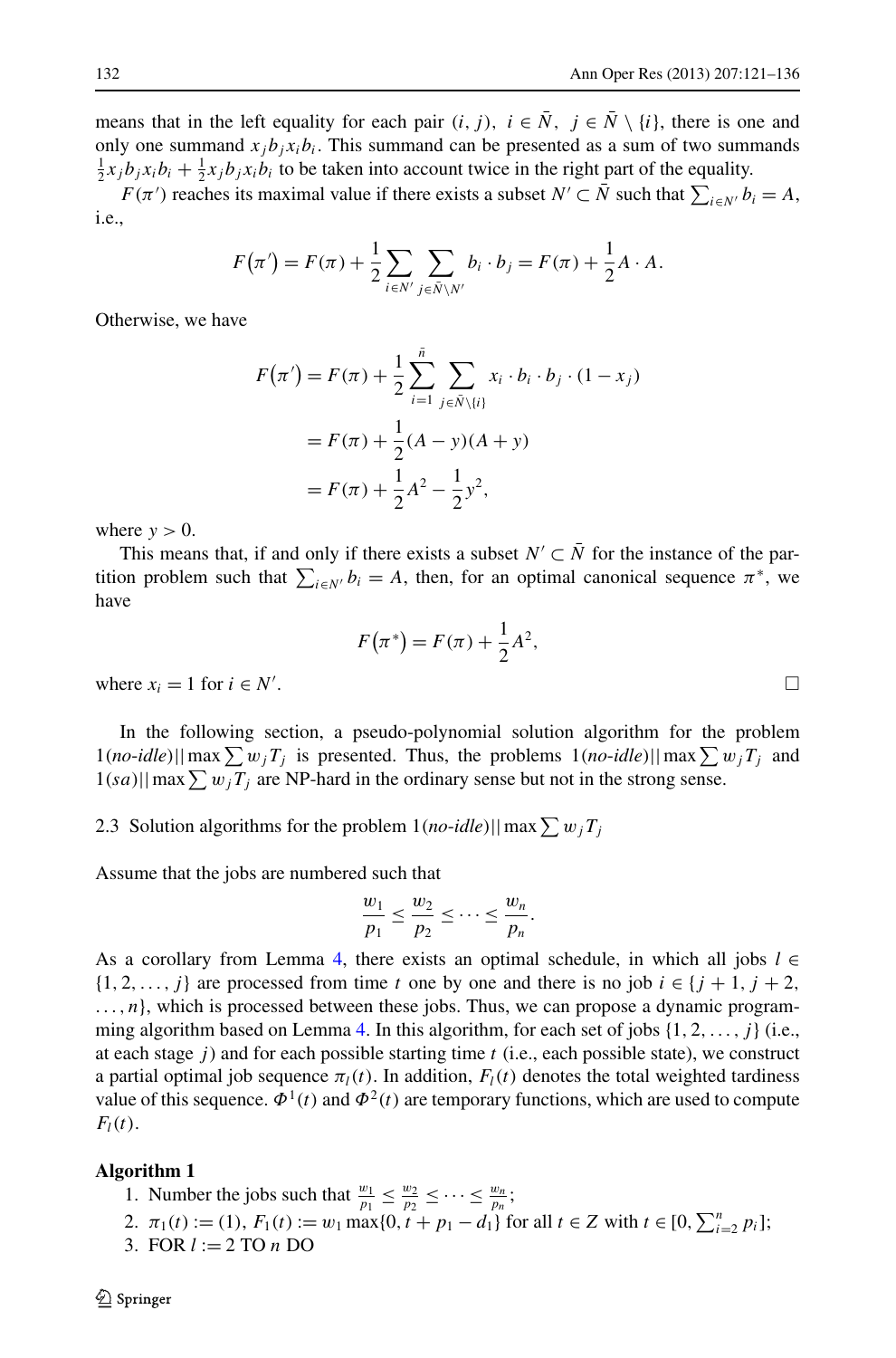FOR  $t := 0$  TO  $\sum_{i=l+1}^{n} p_i$  ( $t \in Z$ ) DO  $\pi^1 := (l, \pi_{l-1}(t + p_l)), \pi^2 := (\pi_{l-1}(t), l);$  $\Phi^1(t) := w_l \max\{0, t + p_l - d_l\} + F_{l-1}(t + p_l);$  $\Phi^2(t) := F_{l-1}(t) + w_l \max\{0, t + \sum_{i=1}^l p_i - d_l\};$ If  $\Phi^1(t) > \Phi^2(t)$  then  $F_l(t) := \Phi^1(t)$  and  $\pi_l(t) := \pi^1$ , else  $F_l(t) := \Phi^2(t)$ and  $\pi_l(t) := \pi^2$ ;

4.  $\pi_n(0)$  is an optimal job sequence with the objective function value  $F_n(0)$ .

**Theorem 3** Algorithm [1](#page-11-0) constructs an optimal job sequence in  $O(n \sum p_i)$  time.

The proof is very similar to that given in Gafarov et al. [\(2012](#page-15-3)) based on Lemma [4](#page-7-0) adapted to unit weights, and it is also presented in Gafarov et al. [\(2010b\)](#page-15-6) for the problem under consideration.

In all partial schedules starting from a point  $t \geq d_{\text{max}}$ , all jobs are tardy in each partial schedule which starts from time *t*. Thus, we can reduce the time complexity to  $O(nd_{\text{max}})$ . We note that a similar algorithm for this problem with time complexity  $O(nd_{\text{max}})$  has been presented in Lawler and Moore [\(1969\)](#page-15-5).

To reduce the running time of Algorithm [1,](#page-11-0) we can use a modification of the dynamic programming algorithm presented in Gafarov et al. ([2012](#page-15-3)) for the special case of the problem  $1(no$ -*idle*)||max  $\sum T_j$ , where  $w_j = 1$ ,  $j = 1, 2, ..., n$ . In this modification, the functions *F*<sub>l</sub>(t),  $l = 1, 2, ..., n$ , are defined for any  $t \in (-\infty, +\infty)$  (not only for integer t). Then it is easy to prove that the functions  $F_l(t)$  are piecewise-linear, convex, continuous and nondecreasing functions (Gafarov et al. [2012\)](#page-15-3) and that the *t*-axis can be divided into intervals, on which function  $F_l(t)$  is a linear function of the form  $F_l(t) = F_l^k(t) = u_l^k \cdot (t - t_l^{k-1}) + b_l^k$ , where *k* is the number of the interval  $[t_l^{k-1}, t_l^k)$ ,  $u_l^k$  is the slope of the function and  $b_l^k =$  $F_l(t_l^{k-1})$ . The points  $t_l^k$  which separate the intervals are called *break points*.

Let  $t' = d_l - p_l$  and  $t'' = d_l - \sum_{i=1}^l p_i$ . In addition, assume that  $t_{l-1}^s - p_l < t' < t_{l-1}^{s+1}$ *p*<sub>l</sub>,  $s + 1 \le v_{l-1}$  and  $t_{l-1}^h < t'' < t_{l-1}^{h+1}$ ,  $h + 1 \le v_{l-1}$ , where  $v_{l-1}$  is the number of intervals.

The function  $\Phi^1(t)$  is obtained from function  $F_{l-1}(t)$  by shifting the diagram of function  $F_{l-1}(t)$  to the left by the value  $p_l$ , adding a new break point  $t'$  and increasing the values  $u_{l-1}^{s+1}, u_{l-1}^{s+2}, \ldots, u_{l-1}^{v_{l-1}+1}$  by  $w_l$ , i.e., the weighted number of tardy jobs (and thus the slope of the function) increases. The function  $\Phi^2(t)$  is obtained from function  $F_{l-1}(t)$  by adding a column which results from the new break point  $t''$  and increasing the values  $u_{l-1}^{h+1}, u_{l-1}^{h+2}, \ldots, u_{l-1}^{v_{l-1}+1}$  by  $w_l$ , i.e., the weighted number of tardy jobs increases. So, we transform  $F_{l-1}(t)$  into  $\Phi^1(t)$  and  $\Phi^2(t)$  analytically. The function  $F_l(t)$  =  $max{\{\Phi^1(t), \Phi^2(t)\}}$  can be computed analytically as well. Then the processing time of this modification linearly depends on the number of break points. Since the functions  $F_l(t)$  are convex and the slopes  $u_l^k$  are equal to the weighted number of tardy jobs in a partial schedule, the number of break points is less than or equal to  $O(\sum_{j=1}^{l} w_j)$  at stage *l*. Moreover, the number of break points is less than or equal to  $O(d_{\text{max}})$  for instances with integer parameters. Then the time complexity of this *graphical modification* is equal to  $O(n \min\{d_{\max}, \sum w_j\})$ .

A more detailed description, the complete proofs and a numerical example of such an algorithm for the problem  $1(no$ -*idle*)||max $\sum T_j$  with unit weights have been presented in Gafarov et al.  $(2012)$  $(2012)$ . In particular, it has been shown that for such an algorithm,  $F_l(t)$  is a continuous, piecewise-linear and convex function  $F_l(t)$  which is also true for the problem under consideration. The time complexity of the graphical modification for the special case  $1(no$ -*idle*)||max  $\sum T_j$  is equal to  $O(n^2)$  (Gafarov et al. [2012](#page-15-3)).

As a consequence, we can prove that the problem  $1(sa)|r_j|$  max  $\sum T_j$ , the complexity status of which was open (Aloulou et al. [2007](#page-15-0)), is polynomially solvable. From (Aloulou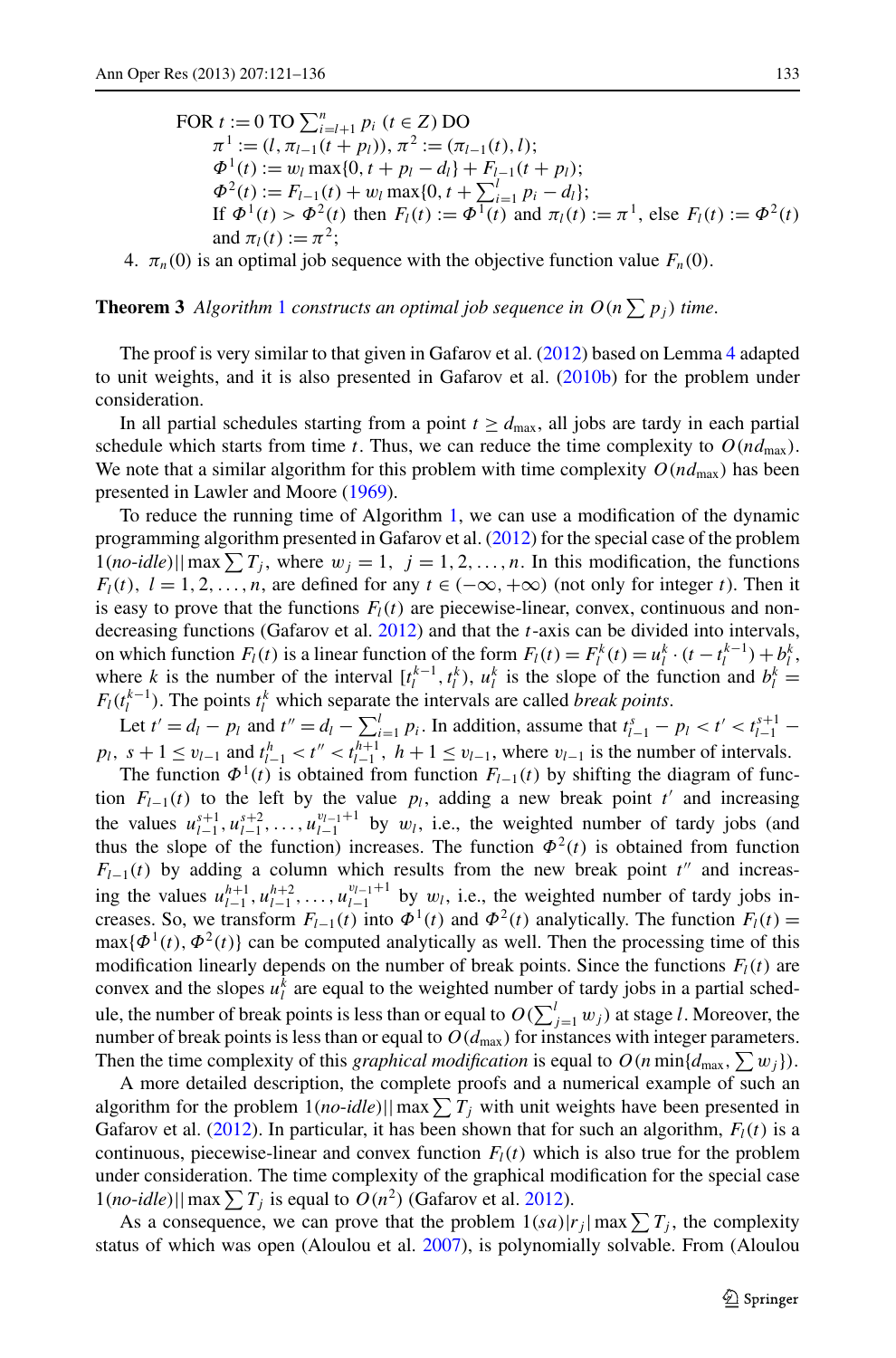<span id="page-13-0"></span>et al. [2004](#page-15-7)), it is known that for the problem  $1(sa)|r_j|$  max  $\sum T_j$ , there exists an optimal schedule in which the jobs are processed from some release date  $r_i$  without idle times, i.e., for each possible  $r_i$  (which is the starting time of the first job in the schedule), we have to solve the problem  $1(no$ -*idle*)||max $\sum T_j$ , i.e., the resulting solution algorithm has a time complexity of  $O(n^3)$ .

## <span id="page-13-1"></span>**3 Complexity results for single machine problems with deadlines and/or other objective functions**

First, we present two new complexity results for single machine maximization problems.

**Lemma 6** *The problems*  $1$ (*no-idle*)| $D_j$ | max  $\sum T_j$  *and*  $1$ (*no-idle*)| $D_j$ | max  $\sum U_j$  *are NPhard*.

<span id="page-13-2"></span>*Proof* We give a reduction from the partition problem. Given an instance of the partition problem, we construct an instance of the scheduling problems with  $n = \bar{n} + 1$  jobs, where  $p_j = b_j$  and  $d_j = D_j = \sum_{j=1}^n p_j + 1$ ,  $j = 1, 2, ..., \bar{n}$ . In addition, let  $p_{\bar{n}+1} = 1$ ,  $d_{\bar{n}+1} = A$ and  $D_{\bar{n}+1} = A + 1$ . It is obvious that in any feasible schedule, the jobs  $1, 2, \ldots, \bar{n}$  are ontime.

If the instance of the partition problem has the answer "YES", then there exists an optimal sequence  $\pi = (\pi_1, \bar{n} + 1, \pi_2)$ , where  $\{\pi_1\} = N'$ ,  $\sum_{j \in N'} p_j = A$ ,  $\{\pi_2\} = \bar{N} \setminus N'$  and  $\sum_{j=1}^{n+1} T_j(\pi) = 1$ . If the answer is "NO", then in all feasible sequences  $\sum_{j=1}^{n+1} T_j(\pi) = 0$ . Analogously,  $\sum_{j=1}^{n+1} U_j(\pi) = 1$  and  $\sum_{j=1}^{n+1} U_j(\pi) = 0$ , respectively, hold.

**Lemma 7** *The problems*  $1$ (*no-idle*)| $r_j$ | max  $\sum w_jC_j$  *and*  $1$ (*no-idle*)| $D_j$ | max  $\sum w_jC_j$  *are NP-hard*.

*Proof* We give a reduction from the partition problem. Given an instance of the partition problem with  $\bar{n}$  numbers, we construct an instance of the scheduling problem with  $n = \bar{n} + 1$ jobs, where  $p_j = w_j = b_j$  and  $r_j = 0$ ,  $j = 1, 2, ..., \bar{n}$ . In addition, let  $p_{\bar{n}+1} = 1$ ,  $w_{\bar{n}+1} = 0$ and  $r_{\bar{n}+1} = A$ .

If the instance of the partition problem has the answer "YES", then there exists an optimal sequence  $π = (π_1, π + 1, π_2)$ , where  ${π_1} = N'$ ,  $\sum_{j \in π_1} p_j = A$ ,  ${π_2} = \overline{N} \setminus N'$ ,  $\sum_{j \in π_2} p_j = \sum_{j \in N} b_j - A$  and  $\sum_{j \in N} b_j - A$  and

$$
\sum_{j=1}^{\bar{n}+1} w_j C_j(\pi) = \sum_{1 \le i \le j \le \bar{n}} b_i b_j + \left( \sum_{j \in \bar{N}} b_j - A \right),
$$

since in the sequence  $\pi' = (\pi_1, \pi_2, \bar{n} + 1)$ , the equality

*n*¯+1

$$
\sum_{j=1}^{n+1} w_j C_j(\pi) = \sum_{1 \le i \le j \le \bar{n}} b_i b_j
$$

holds (Lenstra et al. [1977](#page-15-9)). The jobs from the partial sequences  $\pi_1$  and  $\pi_2$  can be processed in an arbitrary order (Lenstra et al. [1977\)](#page-15-9). If the answer is "NO", then

$$
\sum_{j=1}^{\bar{n}+1} w_j C_j(\pi) < \sum_{1 \le i \le j \le \bar{n}} b_i b_j + \left( \sum_{j \in \bar{N}} b_j - A \right).
$$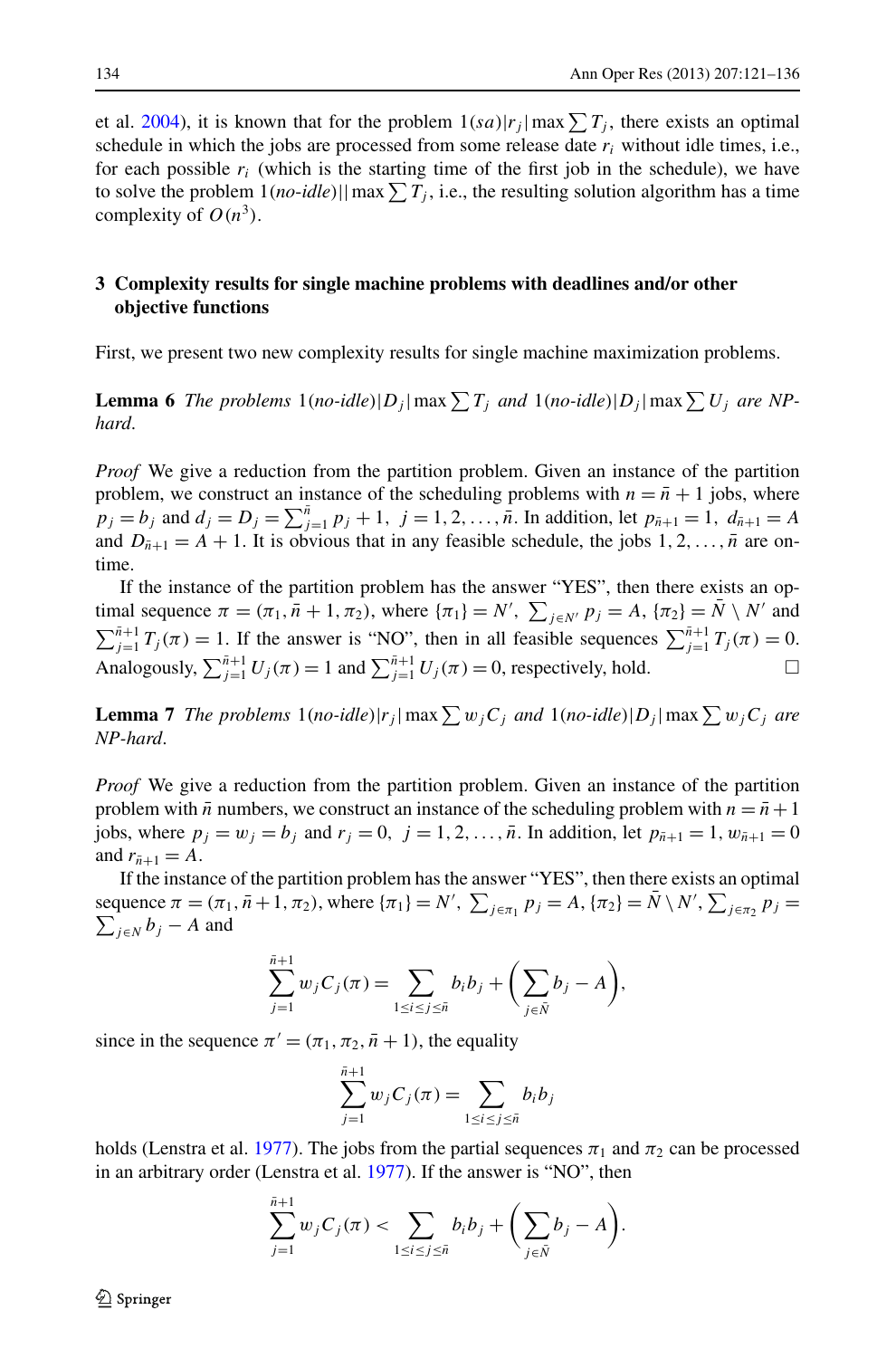#### <span id="page-14-0"></span>**Table 1** Complexity results

| Problem                                          | Maximization version                                                                                                                                  | Minimization version                                                                                       |
|--------------------------------------------------|-------------------------------------------------------------------------------------------------------------------------------------------------------|------------------------------------------------------------------------------------------------------------|
| Total tardiness problems                         |                                                                                                                                                       |                                                                                                            |
| $1(no$ -idle)   max $\sum w_j T_j$               | NP-hard in the ordinary sense<br>(Theorem 2), Solution algorithm with<br>complexity $O(n \min\{\sum w_i, d_{\max}\})$                                 | strongly NP-hard                                                                                           |
| $1(no\text{-}idle) r_j  \max \sum T_j$           | $NP$ -hard (Theorem 1)                                                                                                                                | strongly NP-hard                                                                                           |
| $1(no$ -idle)   max $\sum T_i$                   | Solution algorithm with complexity<br>$O(n \sum p_i)$ (Gafarov et al. 2010a).<br>Solution algorithm with complexity<br>$O(n^2)$ (Gafarov et al. 2012) | NP-hard in the ordinary sense.<br>Solution algorithm with<br>complexity $O(n^4 \sum p_i)$<br>(Lawler 1977) |
| $1(no$ -idle) $ D_j $ max $\sum T_j$             | $NP$ -hard (Lemma 6)                                                                                                                                  | Special case $1  \sum T_i$ is<br>NP-hard in the ordinary sense                                             |
| $1(sa) r_j $ max $\sum T_j$                      | Polynomially solvable in $O(n^3)$ time<br>(see Sect. $2.2$ )                                                                                          |                                                                                                            |
| $1(sa) r_j $ max $\sum w_j T_j$                  | NP-hard (Theorem 2)                                                                                                                                   |                                                                                                            |
| $1(nd) r_j $ max $\sum w_j T_j$                  | strongly NP-hard (Aloulou et al. 2007)                                                                                                                | strongly NP-hard                                                                                           |
| Other maximization problems                      |                                                                                                                                                       |                                                                                                            |
| $1(no$ -idle) D <sub>i</sub>  max $\sum U_i$     | $NP$ -hard (Lemma $6$ )                                                                                                                               | NP-hard (van den Akker and<br>Hoogeveen 2004)                                                              |
| $1(no$ -idle) D <sub>j</sub>  max $\sum w_i C_i$ | NP-hard (Lemma 7)                                                                                                                                     | strongly NP-hard (Lenstra<br>et al. 1977)                                                                  |
| $1(no$ -idle) r <sub>j</sub>  max $\sum w_i C_i$ | NP-hard (Lemma 7)                                                                                                                                     | strongly NP-hard (Lenstra<br>et al. 1977)                                                                  |

Thus, the problem  $1(no$ -*idle*)| $r_j$ | max  $\sum w_j C_j$  is NP-hard.

In an analogous way, for the problem  $1(no$ -*idle*) $|D_j|$  max  $\sum w_j C_j$ , we consider an instance with  $n = \bar{n} + 1$  jobs, where  $p_j = b_j$ ,  $w_j = 0$ ,  $D_j = \sum_{i=1}^{\bar{n}+1} p_i$ ,  $j = 1, 2, ..., \bar{n}$ . In addition, let  $p_{\bar{n}+1} = 1$ ,  $w_{\bar{n}+1} = 1$  and  $D_{\bar{n}+1} = A + 1$ . Now it is obvious that the instance of the partition problem has the answer "YES" if and only if  $C_{\bar{n}+1}(\pi) = A + 1$ .

Next, in Table [1,](#page-14-0) we give an overview on new results which we presented in this paper and a comparison with known results for the corresponding minimization problems. Here, NP-hard means that the existence of a pseudo-polynomial algorithm is unknown.

#### **4 Concluding remarks**

In this paper, we considered several scheduling problems, where the optimization criterion is opposite to the classical problems. Mainly, we considered complexity issues of such problems with total tardiness criterion. NP-hardness proofs for 6 open problems were presented as well as a pseudo-polynomial solution algorithm for the total weighted tardiness maximization problem.

For future research, it is interesting to compare the complexity of maximization and minimization versions for problems with other objective functions. Another subject can be the improvement of algorithms for the original problems by analyzing the solutions found in the maximization versions.